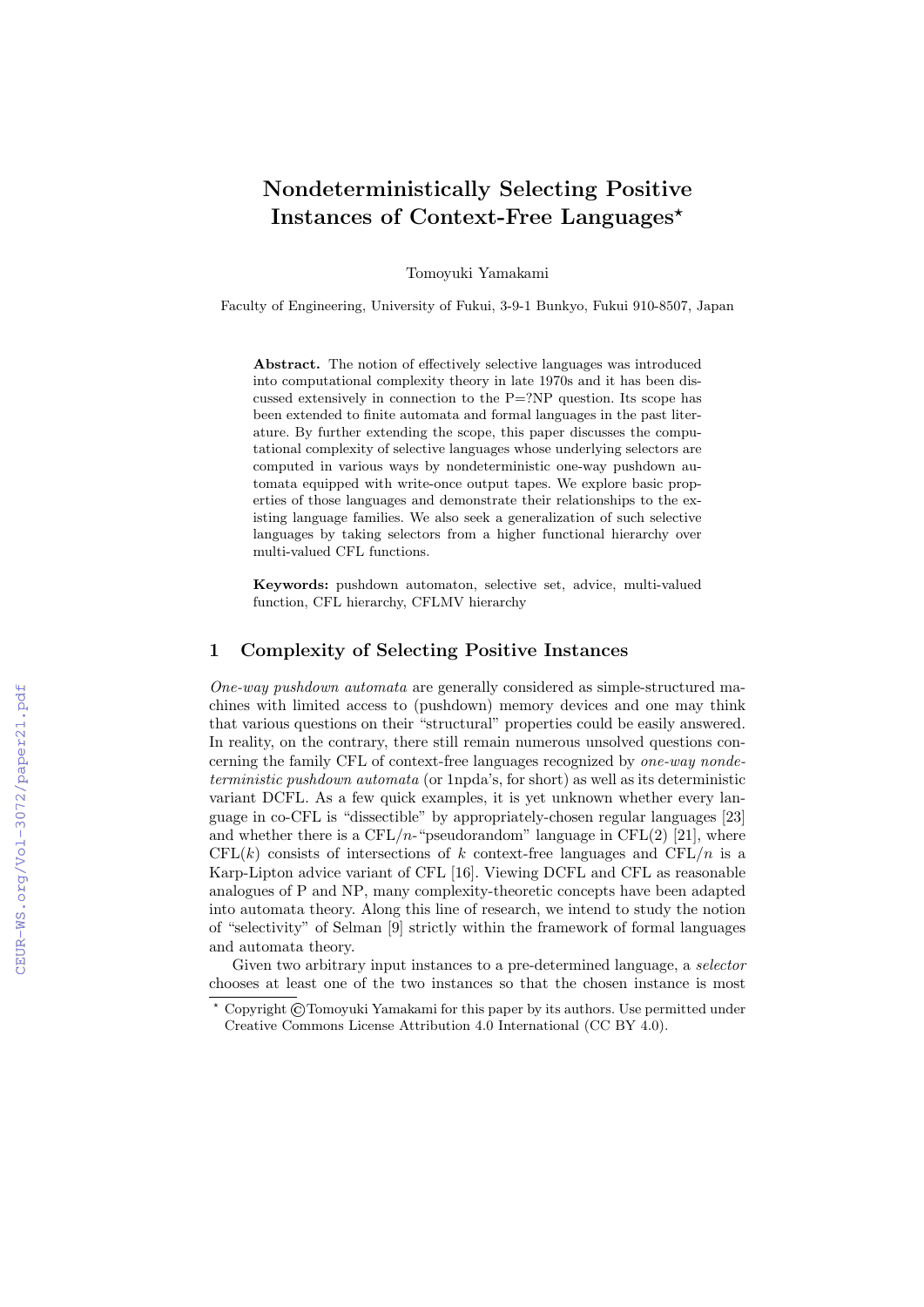likely to be a "positive" instance of the language (namely, to belong to the language). We are particularly concerned with the efficiency of such a sector. The computational complexity of languages whose selectors are efficiently computable has been discussed in connection to the  $P = ?NP$  question. The importance of selectivity also comes from the fact that each selector can induce a certain type of partial pre-order on equivalence classes over strings (see [7, 9]).

The notion of P-selective languages, which was first introduced into computational complexity theory in 1979 by Selman [9] as a polynomial-time analogue of Jockusch's semi-recursive sets in recursion theory. The selective languages have been since then used as an important tool in studying various structural properties, such as completeness, self-reducibility, search-to-decision reductions, refinements, and promise problems (see [2] for references therein). Later, this notion was extended to NPSV- and NPMV-selective languages [2] and beyond to  $\Sigma_k^{\text{P}}$ SV- and  $\Sigma_k^{\text{P}}$ MV-selective languages [6], where two suffixes "SV" and "MV" indicate "single-valued function" and "multi-valued function", and  $\Sigma_k^{\text{P}}$  is the *k*<sup>th</sup> level of the polynomial-time hierarchy [8]. More generally, given any function class  $\mathcal{F}$ ,  $\mathcal{F}$ -selective languages are defined simply by the choice of appropriate selectors from  $\mathcal F$ . Since the selectivity notion is heavily linked to languages and multi-valued partial functions, it is ideal to study the computational complexity of languages and functions together.

Taking the opposite research direction, we look into more restrictive computational models in order to witness how dramatically the complexity of selecting positive instances changes. A precursor to our investigation is the study of "DFA-selectivity" (which was originally called fa-selectivity) of Tantau [13]. Our main interest, on the contrary, lies on the behaviors of selectors when they are computed on 1npda's equipped with write-once<sup> $\star$ </sup> output tapes. Those machines are quite different in nature from powerful Turing machines and their behaviors are quite restrictive because of the limited usage of their memory device. Multi-valued partial functions computed by such machines are generally called CFL-functions and they have been recently discussed in a series of works [17, 20, 18, 21]. More specifically, we intend to study selective languages whose selectors are particularly chosen from function classes, such as CFLSV and CFLMV [20] (see Section 2.2 for their definitions), which are natural analogues of the aforementioned function classes NPSV and NPMV, respectively. In a later section, we then turn our attention to higher complexity classes  $\Sigma_k^{\text{CFL}}$ SV and  $\Sigma_k^{\text{CFL}}$ MV, which constitute a functional version of the CFL hierarchy [19] defined in parallel to the polynomial(-time) hierarchy.

# 2 Basic Notions and Notations

We will briefly explain existing notions and notations necessary to read through the subsequent sections.

 $*$  A tape is *write-once* if its tape head never moves to the left and, whenever it writes a nonempty symbol, it must move to the next blank cell.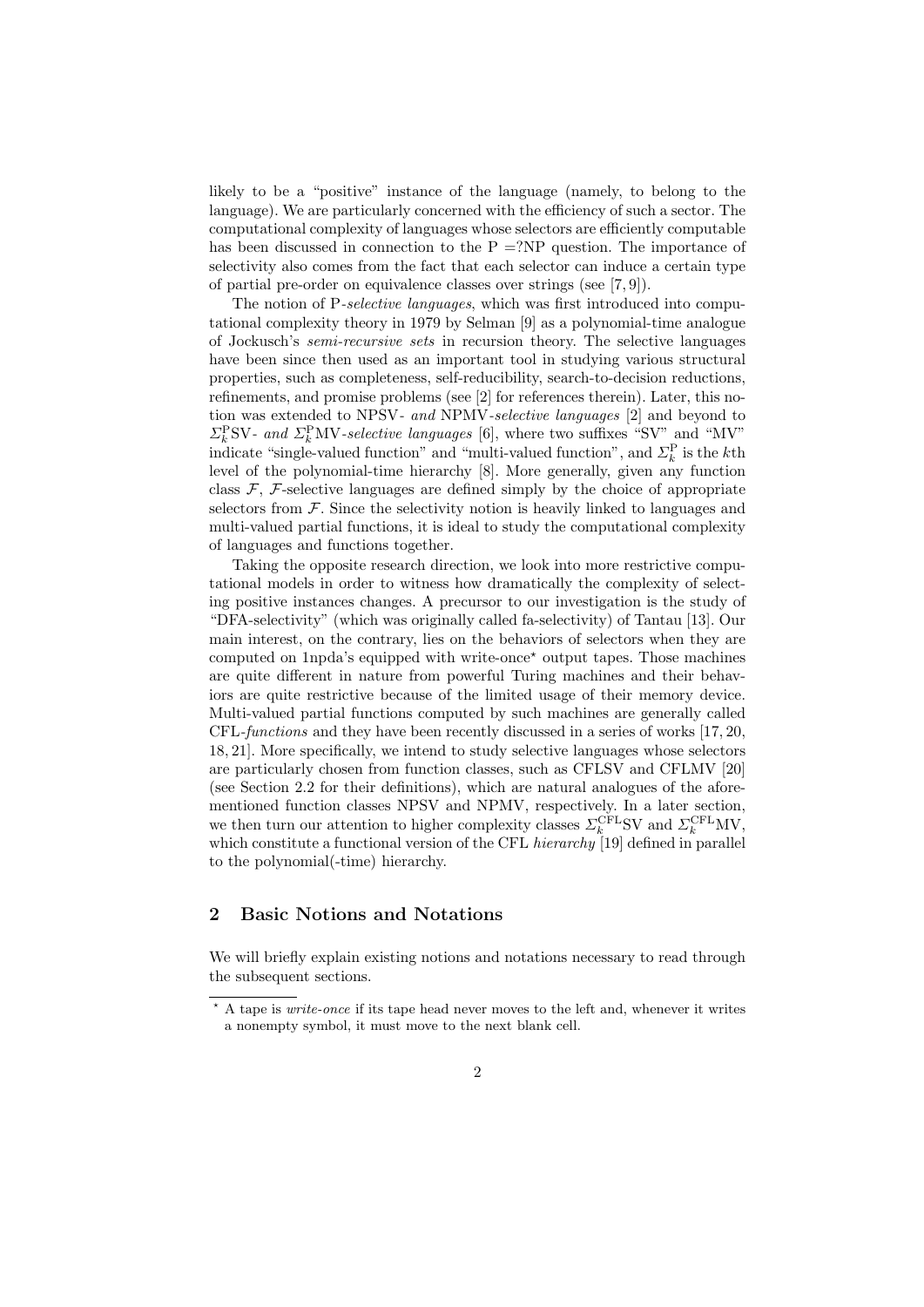#### 2.1 Alphabets, Strings, and Languages

Given a finite set A, the notation  $||A||$  denotes the number of elements in A. Let N indicate the set of all *natural numbers* (i.e., nonnegative integers) and set  $\mathbb{N}^+ = \mathbb{N} - \{0\}$ . For two integers m and n with  $m \leq n$ , the notation  $[m, n]_{\mathbb{Z}}$  denotes the *integer interval*  $\{m, m+1, m+2, \ldots, n\}$ . In particular, we abbreviate  $[1, n]_{\mathbb{Z}}$ as [n] for any  $n \in \mathbb{N}^+$ . We use the term "polynomials" to mean polynomials with nonnegative integer coefficients. The notation  $A - B$  for two sets A and B indicates the difference  $\{x \mid x \in A, x \notin B\}$ . Given a set A,  $\mathcal{P}(A)$  denotes the power set of A.

An *alphabet* is a nonempty finite set  $\Sigma$  of "symbols" or "letters". A *string* x over  $\Sigma$  is a finite series of symbols chosen from  $\Sigma$  and its length, denoted by |x|, is the total occurrences of symbols in x. The *empty string*  $\lambda$  is a unique string of length 0. To express a pair of strings simultaneously, we use the track notation  $\begin{bmatrix} x \\ y \end{bmatrix}$  and follow its convention, as discussed in [12]. For two symbols  $\sigma$  and  $\tau$ ,  $\begin{bmatrix} \sigma \\ \tau \end{bmatrix}$ expresses a new symbol. For two strings  $x = x_1x_2 \cdots x_n$  and  $y = y_1y_2 \cdots y_n$  of length n,  $\begin{bmatrix} x_1 \\ y_1 \end{bmatrix}$  denotes the concatenated string  $\begin{bmatrix} x_1 \\ y_1 \end{bmatrix} \begin{bmatrix} x_2 \\ y_2 \end{bmatrix} \cdots \begin{bmatrix} x_n \\ y_n \end{bmatrix}$ . We further expand this notation as follows. In the case of  $|x| < |y|$ ,  $\left[\frac{x}{y}\right]$  expresses  $\left[\frac{x+m}{y}\right]$ , where  $m = |y| - |x|$  and # is a designated new symbol. Similarly, when  $|x| > |y|$ , the same succinct notation  $\begin{bmatrix} x \\ y \end{bmatrix}$  expresses  $\begin{bmatrix} x \\ y \end{bmatrix}$  with  $m = |x| - |y|$ .

A *language* over alphabet  $\Sigma$  is a collection of strings over  $\Sigma$ . Given an index  $k \in \mathbb{N}, \ \Sigma^k$  is composed of all strings of length k; in particular,  $\Sigma^0$  equals  $\{\lambda\}.$ Let  $\Sigma^* = \bigcup_{k \in \mathbb{N}} \Sigma^k$ . For any language A over  $\Sigma$ , its *complement* is  $\Sigma^* - A$ , which is also denoted by  $\overline{A}$  as long as  $\Sigma$  is clear from the context.

A function  $h : \mathbb{N} \to \Sigma^*$  is called *length preserving* if  $|h(n)| = n$  holds for all  $n \in \mathbb{N}$ . Recall from [19, 20] the notion of  $\natural$ -extension. For any string  $x \in \Sigma^*$ , a  $\sharp$ -extension of x is a string  $\tilde{x}$  over  $\Sigma \cup {\{\,\!\!\mathrm{I}\}\!\!\}}$  such that x is obtained from  $\tilde{x}$ by deleting all occurrences of  $\sharp$ . Given a language A, the *characteristic function*  $\chi_A$  for A is a unique function defined as  $\chi_A(x) = 1$  if  $x \in A$ , and  $\chi_A(x) = 0$ otherwise.

Our basic computation models are 1-way (one-tape, one-head) nondeterministic finite automata (or 1nfa's, for short) with  $\lambda$ -moves and 1-way (onetape, one-head) nondeterministic pushdown automata (or 1npda's) with  $\lambda$ -moves. Where a  $\lambda$ -move is a step at which an input-tape head stays still reading nothing. We also use their deterministic variants: 1dfa's and 1dpda's. Formally, a 1npda N with a write-once output tape computing  $f: \Sigma^* \to \mathcal{P}(\Theta^*)$  has the following form:  $N = (Q, \Sigma, \{\mathfrak{e}, \mathfrak{F}\}, F, \Theta, \delta, q_0, \bot, Q_{acc}, Q_{rej})$ , where Q is a finite set of inner states,  $\Gamma$  is a stack alphabet,  $\Theta$  is an output alphabet,  $q_0 \in Q$ ) is the initial state,  $\bot (\in \Gamma)$  is the bottom marker,  $\delta : (Q - Q_{halt}) \times \check{\Sigma}_{\lambda} \times \Gamma \to \mathcal{P}(Q \times \Gamma^* \times \Theta_{\lambda}),$ where  $Q_{halt} = Q_{acc} \cup Q_{rej}, \Sigma_{\lambda} = \Sigma \cup \{\lambda, \xi, \xi\}, \xi$  and \$ are respectively the left and the right endmarkers, and  $\Theta_{\lambda} = \Theta \cup \{\lambda\}$ . Following [17, 19, 20, 18, 21], our 1npda's are assumed to reach halting states along all computation paths in  $O(n)$  steps, where n refers to input size (see [19, 20] for reasoning). When M is in inner state q, scanning  $\sigma$  on the input tape, and a in the topmost stack cell, a transition  $(p, z, \tau) \in \delta(q, \sigma, a)$  changes q to p, replaces a by z, and writes  $\tau$  on the output tape. When  $\sigma \neq \lambda$ , the input-tape head must move to the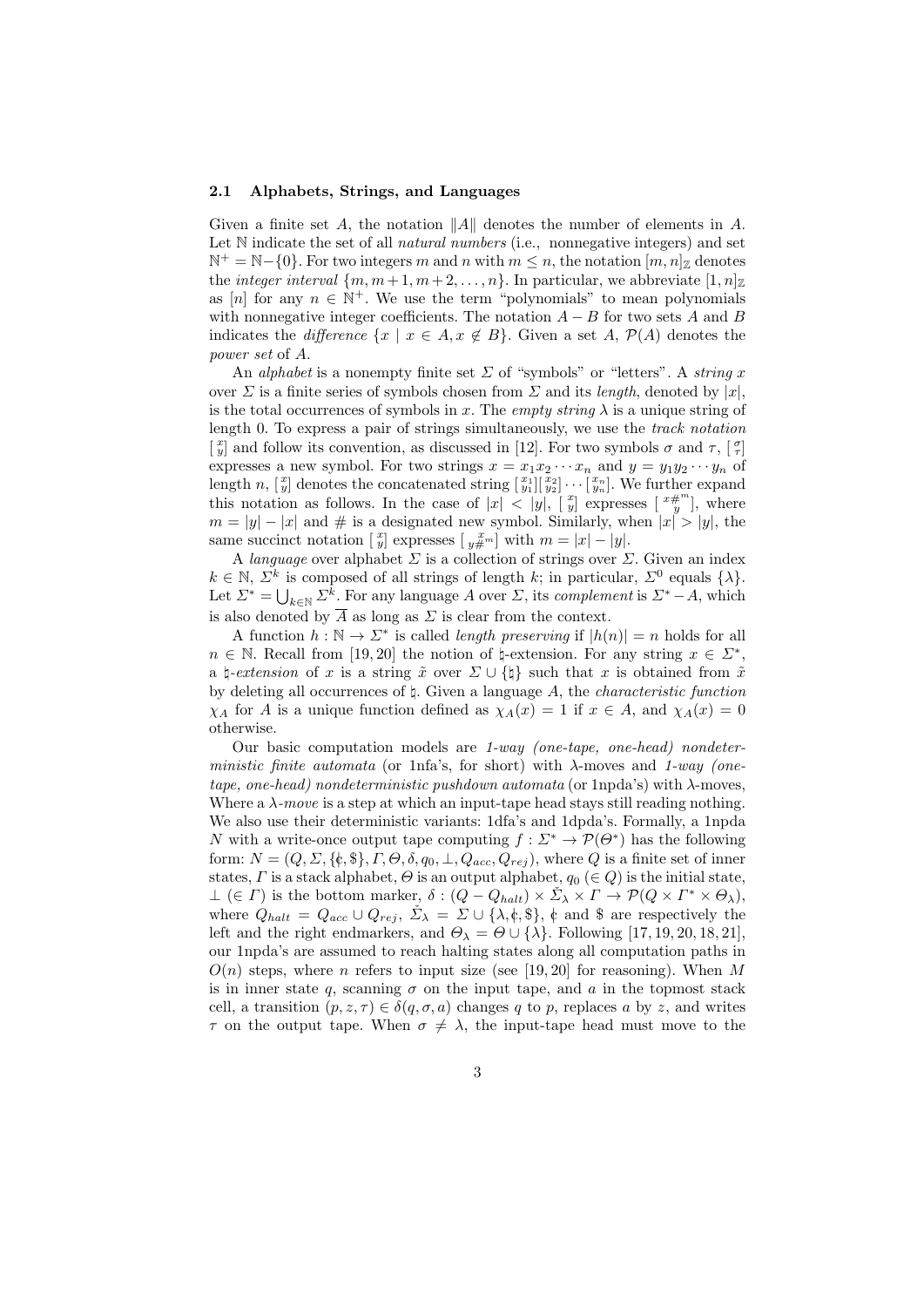right. In contrast, when M makes a  $\lambda$ -move, its input-tape head reads  $\lambda$  and does not move. As for a 1nfa  $N$ , we use another transition function of the form  $\delta : (Q - Q_{halt}) \times \check{\Sigma}_{\lambda} \to \mathcal{P}(Q \times \Theta_{\lambda}).$  It is important to remark that N is allowed to make  $\lambda$ -moves like 1npda's.

Along each computation path, a machine may produce a string on the output tape. We call such a string a valid output (or a legitimate output) if it is produced along an appropriate accepting computation path. Only valid outputs are considered as the machine's true "outputs" and we automatically disregard any string produced along any rejecting computation path. This convention is particularly important for one-way machines because this makes it possible for such a one-way machine to start producing all possible strings nondeterministically while reading an input string and then to invalidate any unwanted strings by simply entering rejecting states in the time of halting.

We say that a machine with two heads on input and output tapes is synchronous if, whenever the input-tape head moves to the right, the output-tape head also moves to the right, and vice visa.

To treat input instances of a given "2-ary" partial function f on a model of "1-way" machine  $M$ , we use the aforementioned track notation. For technical reason, unlike the case of Turing machines, we do not use two-tape 1nfa's and 1npda's to access two independent input strings x and y; instead, we split a single input tape into two tracks and write  $x$  and  $y$  on these tracks separately. More precisely, when a pair  $(x, y)$  of strings is given as an input instance to the machine M, we place x in the upper track and y in the lower track as  $\begin{bmatrix} x \\ y \end{bmatrix}$  so that the tape head can read x and y simultaneously from left to right. More formally, if we wish to compute f on input  $(x, y)$ , we start its underlying machine M whose input tape contains the string of the form  $\left[\begin{array}{c} x \\ y \end{array}\right]$ . From this formalism, we write  $f(\begin{bmatrix} x \\ y \end{bmatrix})$ , instead of  $f(x, y)$ , to describe the function f that takes an input of the form  $\begin{bmatrix} x \\ y \end{bmatrix}$ .

The notations REG and CFL stand for the family of all regular languages and that of all context-free languages, respectively. For each number  $k \in \mathbb{N}^+$ , the k*conjunctive closure* of CFL, denoted CFL $(k)$ , is defined recursively as CFL $(1)$  = CFL and CFL $(k + 1) = \{A \cap B \mid A \in \text{CFL}(k), B \in \text{CFL}\}\$  (cf. [22]). The advised language family  $REG/n$  consists of all languages  $L$  for which there exist an advice alphabet  $\Gamma$ , a length-preserving total function (called an *advice function*)  $h : \mathbb{N} \to \Gamma^*$ , and a language  $A \in \text{REG}$  satisfying  $L = \{x \mid [h(x)] \in A\}$ [12]. Similarly, by replacing REG in REG/n with CFL, we obtain CFL/n [15, 16]. Moreover, P (resp., NP) is composed of all languages recognized by onetape deterministic Turing machines or DTMs (resp., one-tape nondeterministic Turing machines or NTMs) in polynomial time.

#### 2.2 Multi-Valued Partial Functions and Refinement

Throughout this paper, similarly to [20], the generic term "function" refers to "multi-valued partial function," provided that *single-valued* functions are viewed as a special case of multi-valued functions and partial functions include total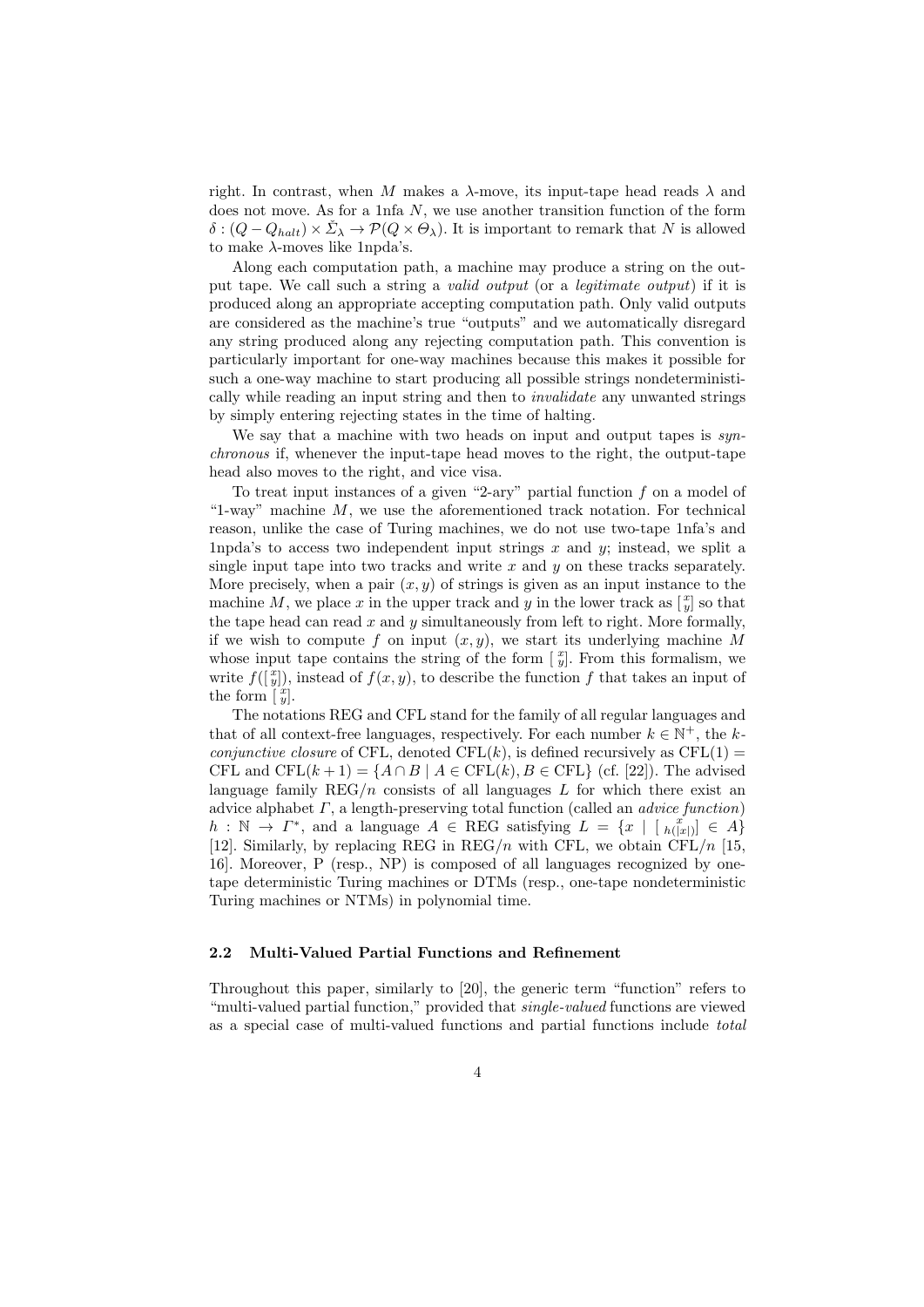functions. We are mostly interested in multi-valued partial functions mapping<sup>\*\*</sup>  $\Sigma^*$  to  $\Gamma^*$  for certain alphabets  $\Sigma$  and  $\Gamma$ , not necessarily limited to  $\{0, 1\}$ . Whenever f is single-valued, we often write  $f(x) = y$  instead of  $y \in f(x)$ . The *domain* dom(f) of f is defined to be the set  $\{x \in \Sigma^* \mid f(x) \neq \emptyset\}$ . When  $x \notin \text{dom}(x)$ ,  $f(x)$  is said to be *undefined*.

A multi-valued partial function  $f: \Sigma^* \to \mathcal{P}(\Gamma^*)$  is called polynomially bounded if there exists a polynomial p such that, for any two strings  $x \in \Sigma^*$ and  $y \in \Gamma^*$ , if  $y \in f(x)$  then  $|y| \leq p(|x|)$  holds. We understand that all function classes dealt with in this paper are assumed to be polynomially bounded. Given two alphabets  $\Sigma$  and  $\Gamma$ , a multi-valued partial function  $f: \Sigma^* \to \mathcal{P}(\Gamma^*)$  is called length preserving if, for any two strings  $x \in \Sigma^*$  and  $y \in \Gamma$ ,  $y \in f(x)$  implies  $|x| = |y|$ . Similarly, f is length decreasing if  $y \in f(x)$  implies  $|y| < |x|$  for any  $x, y \in \Sigma^*$ .

Given two multi-valued functions  $f$  and  $g$ , we say that  $g$  is a refinement of f, denoted by  $f\sqsubseteq_{ref} g$ , if (1) dom(g) = dom(f) and (2) for every input  $x \in \text{dom}(f), g(x) \subseteq f(x)$  (as a set inclusion) holds (see [11]). When Condition (1) is replaced by (1') dom(f)  $\subseteq$  dom(g), we say that g is a pseudo refinement of f, denoted by  $f\subseteq_{ref}^{(+)} g$ . For two sets F and G of functions,  $\mathcal{F}\sqsubseteq_{ref} \mathcal{G}$  (resp.,  $\mathcal{F} \subseteq_{ref}^{(+)} \mathcal{G}$ ) if, for every function  $f \in \mathcal{F}$ , there exists a function  $g \in \mathcal{G}$  for which  $f \sqsubseteq_{ref} g$  (resp.,  $f \sqsubseteq_{ref}^{(+)} g$ ). Clearly,  $\mathcal{F} \sqsubseteq_{ref} \mathcal{G}$  implies  $\mathcal{F} \sqsubseteq_{ref}^{(+)} \mathcal{G}$ . When g is further single-valued, we often call  $f$  a single-valued (pseudo) refinement of  $f$ .

The following four basic function classes were introduced in [17]. The function class CFLMV is composed of all multi-valued functions  $f$ , each of which maps  $\Sigma^*$  to  $\mathcal{P}(\Sigma^*)$  for a certain alphabet  $\Sigma$  and there exists a 1npda N with a 1-way read-once input tape together with a write-once output tape such that, for every input  $x \in \Sigma^*$ ,  $f(x)$  is the set of all *valid* outcomes of N on the input x. CFLMV<sub>t</sub> is a natural restriction of CFLMV onto total functions. Two classes CFLSV and  $CFLSV_t$  are subclasses of  $CFLMV$  and  $CFLMV_t$  consisting only of singlevalued functions. Another function class CFLMV(2) contains all multi-valued functions f such that there are two functions  $g_1$  and  $g_2$  in CFLMV satisfying  $f(x) = g_1(x) \cap g_2(x)$  (set intersection) for any string x [21]. In a similar way, CFL2V(2) and CFL2V<sub>t</sub>(2) are defined.

# 3 Efficiently Selective Languages and Their Basic Properties

In the polynomial-time setting, multi-valued functions have been used to define the notions of NPMV- and  $\Sigma_k^{\text{P}}$ MV-selectivity. Here, we introduce CFLMVselectivity and its variants.

<sup>\*\*</sup> To describe a multi-valued function f, the expression " $f : \Sigma^* \to \Gamma^{**}$ " is customarily used in the literature. This is equivalent to saying that  $f$  is a total mapping from  $\Sigma^*$  to  $\mathcal{P}(\Gamma^*)$ .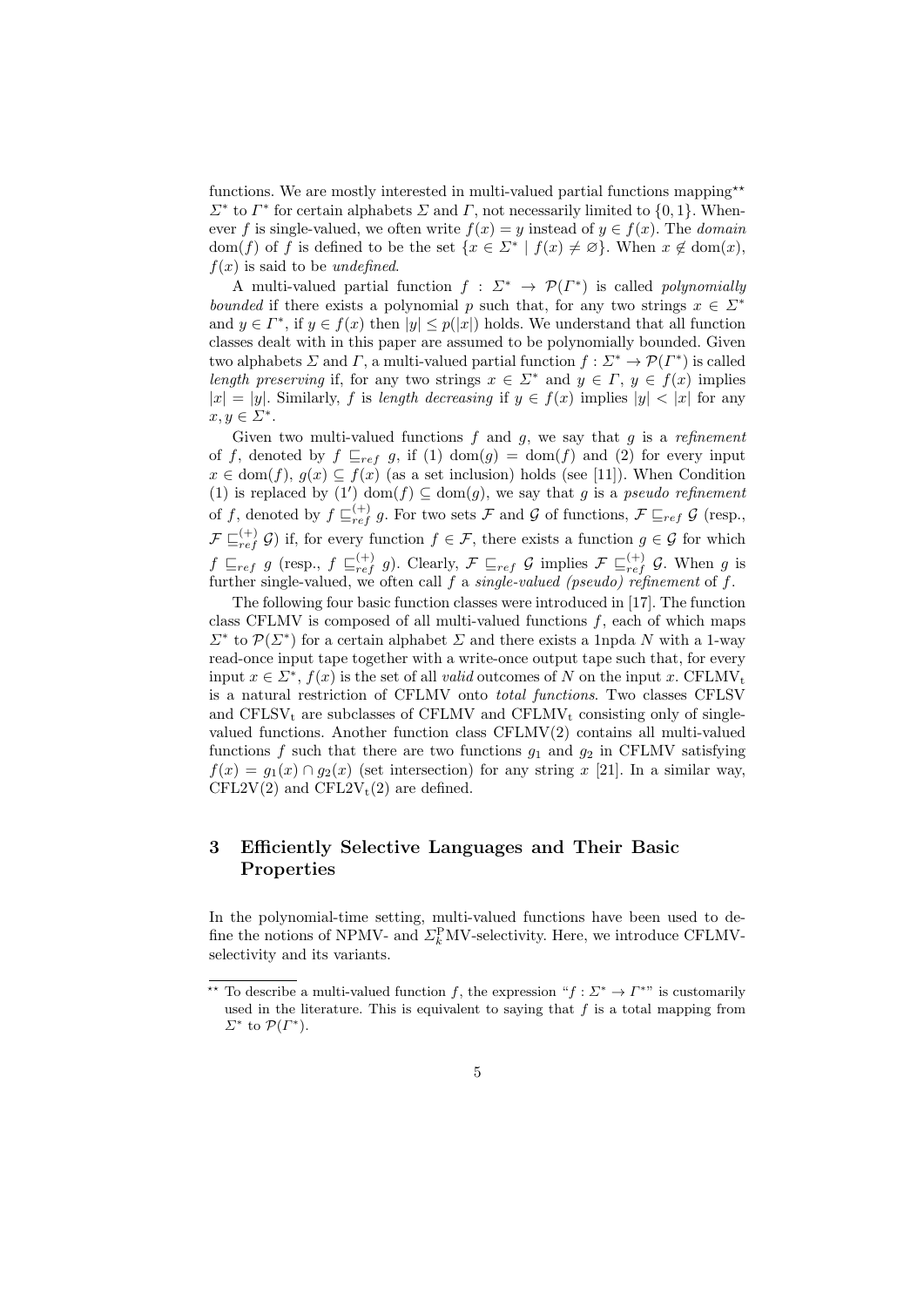#### 3.1 Definition of Selectors and Selective Languages

We begin with a general notion of *selectors*.

**Definition 1.** Given a multi-valued function  $f : \Sigma^* \times \Sigma^* \to \mathcal{P}(\Sigma^*)$  (called a selector), a language A is f-selective if, for any pair  $x, y \in \Sigma^*$ , (a)  $f(\begin{bmatrix} x \\ y \end{bmatrix}) \subseteq$  $\{x, y\}$ , and (b)  $\{x, y\} \cap A \neq \emptyset$  implies both  $f([\begin{matrix}x \\ y\end{matrix}]) \neq \emptyset$  and  $f([\begin{matrix}x \\ y\end{matrix}]) \subseteq A$ .

As an essential difference from two-way Turing machines, when a 1npda on input  $\begin{bmatrix} x \\ y \end{bmatrix}$  produces a string, say, s on its output tape along each computation path, the 1npda cannot scan the passed tape cells again and thus there seems no general way of knowing that the produced string  $s$  is  $x$  or  $y$  unless the 1npda is synchronous. To circumvent the lack of such a post-production checkup of the output strings, we require the following extra technical setup. When a selector handles a string of the form  $\begin{bmatrix} x \\ y \end{bmatrix}$ , we want to provide an underlying machine with  $[x_{y_{2}^{6}]$ , where  $\S_1$  and  $\S_2$  are designated endmarkers used for the first and the second tracks. To do so, we introduce the notion of "endmarked extensions." Given a selector  $f$ , another function  $g$  is called the *endmarked extension* of  $f$  if, for any distinct  $x, y \in \Sigma^*$ , (1)  $f([y]) = \varnothing$  iff  $g([y_{s_2}^{s_1}]) = \varnothing$ , (2)  $x \in f([y])$  iff  $x \hat{\mathfrak{s}}_1 \in g([y_{s_2}^{s_1}]),$ (3)  $y \in f([\begin{matrix} x \ y \end{matrix}])$  iff  $y\$\_2 \in g([\begin{matrix} x\$\_1] \\ y\$\_2] \end{matrix})$ , and (4)  $x \in f([\begin{matrix} x \ x \end{matrix}])$  iff  $g([\begin{matrix} x\$\_1] \\ x\$\_2] \end{matrix}) \in \{x\$\_1, x\$\_2\}$ . For brevity, we call  $x\$_1$  and  $y\$_2$  endmarked strings.

**Definition 2.** Given a class  $\mathcal F$  of multi-valued partial functions, a language A is  $F$ -selective if there exists a multi-valued function  $f$  and its endmarked extension  $\hat{f}$  such that (i) A is f-selective and (ii) both f and  $\hat{f}$  belong to F. We write  $F$ -SEL for the collection of all  $F$ -selective languages.

We stress that Definition 2 does not change the well-known selective language families, such as P-SEL and NPSV-SEL. For a further discussion on our introduction of endmarked extension, see Section 6.

Unlike P-SEL, however, we do not intend to discuss DFA-SEL and DCFL-SEL throughout this paper because they are too restrictive in practice to contain even their associated underlying language families REG and DCFL, respectively.

Let us make simple observations. Obviously, for any two function classes  $\mathcal F$ and G, if  $\mathcal{F} \subseteq \mathcal{G}$ , then  $\mathcal{F}\text{-SEL} \subseteq \mathcal{G}\text{-SEL}$ . Next, we remark that a 1nfa can decide which of two given strings x and y in the form of  $\begin{bmatrix} x \\ y \end{bmatrix}$  is lexicographically smaller than the other. This fact will be used in later arguments.

Let  $\leq$  denote the *lexicographic order* (i.e., sort firstly by length and sort secondly by a fixed alphabetical order).

**Lemma 3.** The function f defined as  $f(\begin{bmatrix} x \\ y \end{bmatrix}) = \min\{x, y\}$ , where  $\min$  is taken according to the lexicographic order, can be computed by a certain 1nfa.

Proof. Given the function f, let us consider the following 1nfa  $M$ . On input  $\begin{bmatrix} x \\ y \end{bmatrix}$ , first "guess" either x or y (i.e., nondeterministically choose either x or y), write down the guessed string, say, s. Assuming  $|x| = |y|$ , determine whether or not  $s = \min\{x, y\}$  and then check whether  $|x| = |y|$  by reading the entire input.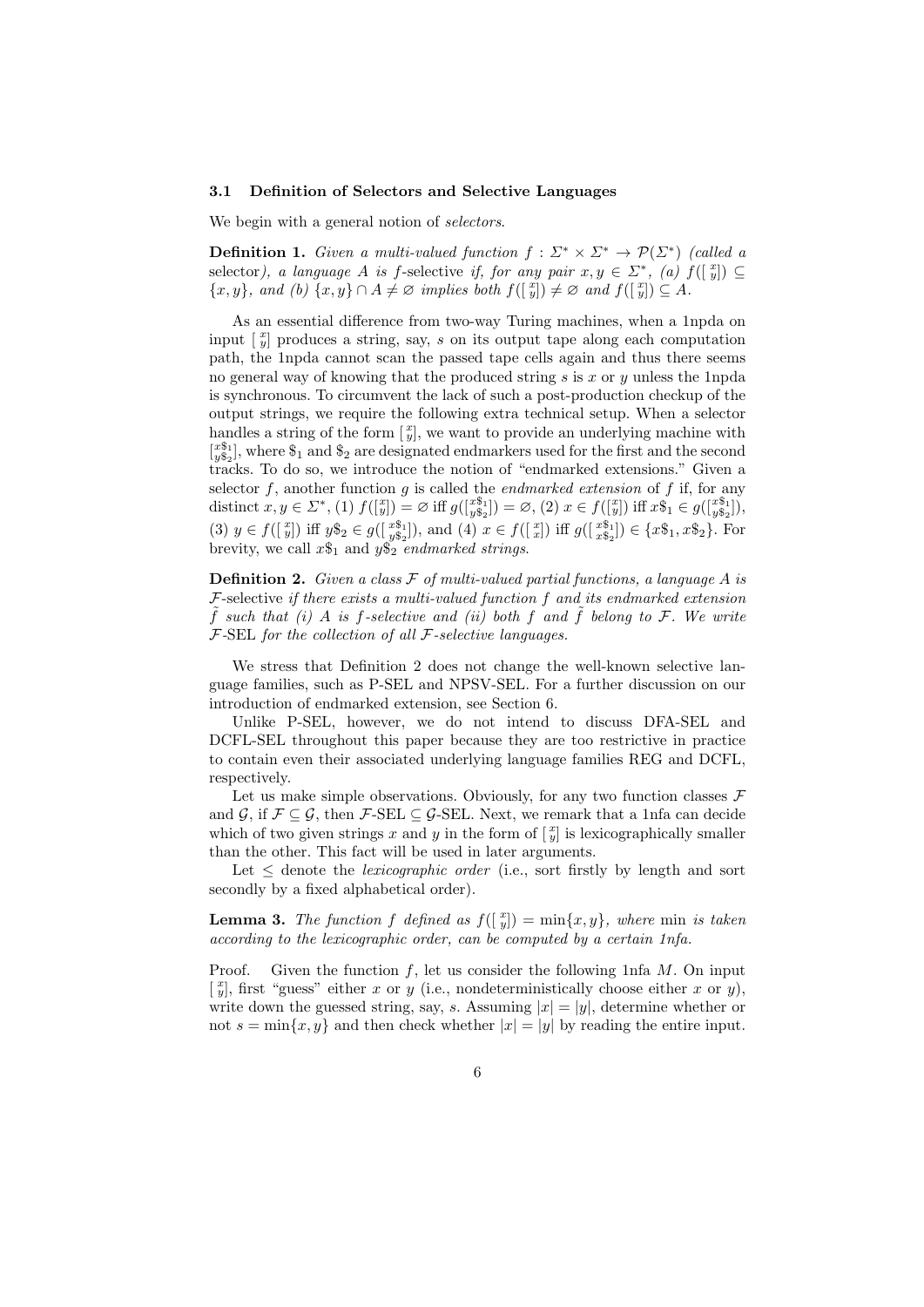In the case of  $|x| \neq |y|$ , we immediately *invalidate* this computation path by entering a rejecting state. More precisely, we compare  $x$  and  $y$  symbol by symbol from left to right to check whether  $x$  precedes  $y$  or  $y$  precedes  $x$  according to the lexicographic order  $\leq$ . If we discover that x precedes y, then we check whether  $s = x$  and  $|x| = |y|$ . If so, we accept; otherwise, we reject. When y precedes x, we do the same by exchanging x and y.  $\square$ 

A quick application of the above lemma is the existence of special selectors. We say that a selector f is symmetric if  $f(\begin{bmatrix} x \\ y \end{bmatrix}) = f(\begin{bmatrix} y \\ x \end{bmatrix})$  for any pair  $x, y \in \Sigma^*$ . It is possible to make certain selectors symmetric.

**Lemma 4.** For every language A in CFLSV<sub>t</sub>-SEL, there always exists a symmetric  $CFLSV<sub>t</sub>-selection f for A. This statement also holds for CFLSV-SEL,$  $CFL2V-SEL$ , and  $CFL2V_t-SEL$ .

**Lemma 5.** CFLSV<sub>t</sub>-SEL = co-(CFLSV<sub>t</sub>-SEL) and co-(CFLSV-SEL)  $\subseteq$ CFL2V-SEL.

The  $\mathcal{F}\text{-selectivity}$  is associated with a certain partial pre-ordering, which satisfies reflexivity and transitivity. We give a simple example of  $CFLSV_t$ -selective language using the standard lexicographic ordering. Given a machine M and an input x,  $M(x) = 1$  (resp.,  $M(x) = 0$ ) means that M accepts (resp., rejects) x.

**Example 6** (1) All regular languages are NFASV<sub>t</sub>-selective; namely, REG  $\subseteq$  $NFAST_t-SEL$ . To see this fact, for each regular language A, we take an arbitrary 1dfa M and construct its associated function f as follows. Define  $f([y]) = x$  if (i)  $M(x) = M(y) = 1$  and  $x \leq y$ , (ii)  $M(x) = 1 \neq M(y)$ , or (iii)  $M(x) = M(y) = 0$ . It is not difficult to see that f is indeed a selector and in  $NFAST_t-SEL$ .

(2) Given a "single-valued" symmetric selector f for a language A over  $\Sigma$ , we write  $x \preceq_f y$  if  $f([\frac{x}{y}]) = x$ . This binary relation  $\preceq_f$  becomes a partial pre-order on  $\Sigma^*$  and it satisfies that, for every  $y \in \Sigma^*$ ,  $y \in A$  implies  $\{x \mid x \preceq_f y\} \subseteq A$ , and  $y \notin A$  implies  $A \subseteq \{x \mid x \preceq_f y\}$ . This property will be used later.

#### 3.2 Closure Properties

It is known that CFL is closed under union and inverse homomorphism but not intersection. Most  $F$ -SEL's are naturally closed under union. By sharp contrast, intersections of even  $NFASV<sub>t</sub>$ -selective languages possess arbitrarily high complexities.

Lemma 7. Let us consider an arbitrary language A over the binary alphabet  $\Sigma = \{0,1\}$  and assume that  $||A \cap \Sigma^n|| \leq 1$  holds for all  $n \in \mathbb{N}^+$ . There exist two languages  $L_1, L_2 \in \text{NFAST}_t\text{-SEL}$  satisfying  $A = L_1 \cap L_2$ .

Proof. Using the standard lexicographic ordering  $\leq$  on  $\Sigma^*$ , we define  $L_1 = \{x \in$  $\Sigma^* \mid \exists y \in A \cap \Sigma^{|x|}[x \leq y]$ . By Lemma 3, the function  $f([\begin{matrix}x\\ y\end{matrix}]) = \min\{x, y\}$ , where "min" is according to  $\leq$ , belongs to NFASV<sub>t</sub>. Thus, f is an NFASV<sub>t</sub>-selector for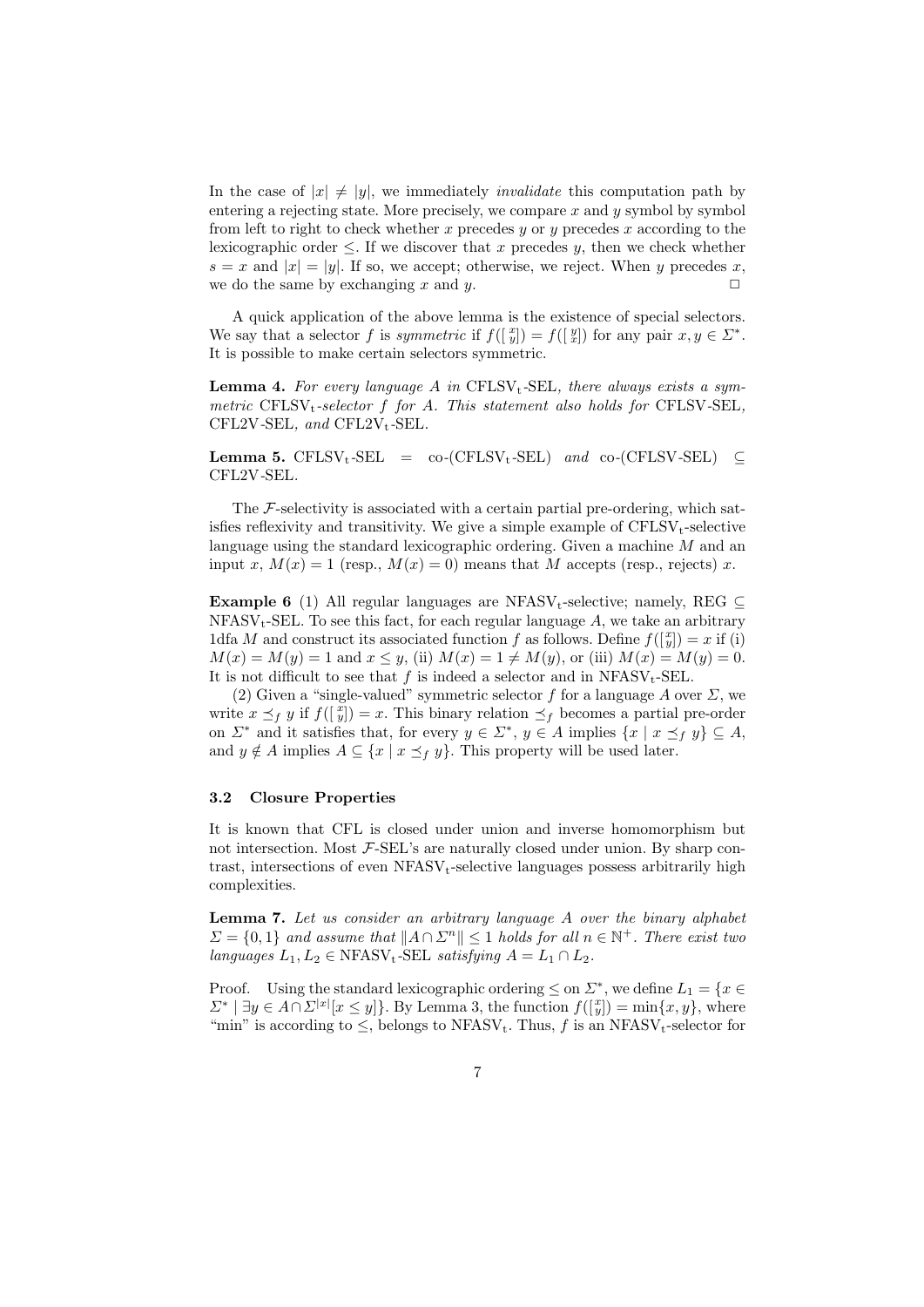L<sub>1</sub>. In a similar way, we define  $L_2 = \{x \in \Sigma^* \mid \exists y \in A \cap \Sigma^{|x|}[y \leq x]\}.$  It then follows that  $A = L_1 \cap L_2$ .

Since we can freely choose  $A$  in Lemma 7, we instantly obtain the following consequence. This is similar to the non-closure property of the class P-SEL of all P-selective sets under intersection [5]. Let TALLY be the set of all tally languages over arbitrary alphabets  $\Sigma$  (i.e., languages consisting only of strings of the form  $a^i$  for a certain fixed symbol  $a \in \Sigma$ ).

**Proposition 8.** NFASV<sub>t</sub>-SEL is not closed under intersection. The same holds  $for$  CFLSV<sub>t</sub>-SEL and CFLSV-SEL.

Proof. Take a tally language A not in  $NFAST_{t-}SEL$ . By Lemma 7, there are two languages  $L_1, L_2 \in \text{NFAST}_t\text{-SEL}$  for which  $A = L_1 \cap L_2$ . If  $\text{NFAST}_t\text{-SEL}$  is closed under intersection, then A must be in  $NFAST_t-SEL$ , a contradiction.  $\Box$ 

Note that CFL ∩ TALLY  $\subseteq$  NFASV<sub>t</sub>-SEL because all "unary" contextfree languages are regular. However, it is not known whether or not CFL  $\subset$  $CFLSV_t-SEL.$ 

Next, we argue various closure properties of  $CFLSV_t-SEL$ . The first property is under a certain weak form of many-one reduction. Given two languages A and B, we say that A is  $NFAST_t\text{-}translatable$ , denoted by  $A \leq_{trans}^{NFAST_t} B$ , if there exists a synchronous 1nfa  $N$  (called a translator) such that, on input  $x$ , N produces a single *valid* string, say, w on its output tape such that  $x \in A$  iff  $w \in B$ . If we further require N to satisfy the length decreasing property (i.e., the length of any string produced on the output tape must be strictly shorter than the input length), then we instead use the term of *length-decreasing*  $NFAST_t$ translatability. We claim the following lemma. In comparison, P-SEL is known to be closed downward under polynomial-time truth-table reductions [10].

**Lemma 9.** CFLSV<sub>t</sub>-SEL is closed downward under  $NFSN_t$ -translations; that is, for any two languages A and B, if  $A \leq_{trans}^{\text{NFAST}} B$  and  $B \in \text{CFLSV}_t\text{-SEL}$ , then  $A \in \text{CFLSV}_t\text{-SEL}.$ 

Proof. For any two languages A and B, assume that  $A \leq_{trans}^{NFAST_t} B$  via a translator N with synchronized tape heads and that  $B \in \text{CFLSV}_t\text{-SEL}$  via a selector f. Let  $N_f$  denote a 1npda computing f. For simplicity, we assume that A and B are languages over the same alphabet, say,  $\Sigma$ . We want to show that  $A \in \text{CFLSV}_t\text{-SEL}$ . Given two strings  $x, y \in \Sigma^*$ , assume that  $N(x)$  produces a single valid string, say,  $z$  and similarly  $N(y)$  produces w. Next, we define  $g([x,y]) = x$  if  $f([x,y]) = z$ , and  $g([x,y]) = y$  if  $f([x,y]) = w$ . We claim that g is a selector for A. Let us consider the case where  $\{x, y\} \cap A \neq \emptyset$ . If  $x \in A$  and  $y \notin A$ , then  $z \in A$  and  $w \notin A$ ; thus, we obtain  $g(\begin{bmatrix} x \\ y \end{bmatrix}) = x \in A$ . Assume that  $x, y \in A$ . Since  $z, w \in A$  by the definition of N, we conclude that  $\{x, y\} \cap g([\begin{matrix}x\\ y\end{matrix}]) \neq \emptyset$ .

Next, we show that  $g$  is in CFLSV<sub>t</sub> by constructing an appropriate 1npda M computing g. On input  $\left[\begin{array}{c} x \\ y \end{array}\right]$ , M simulates both  $N(x)$  and  $N(y)$  simultaneously by reading  $\begin{bmatrix} x \\ y \end{bmatrix}$  symbol by symbol since N's tape heads are synchronized, and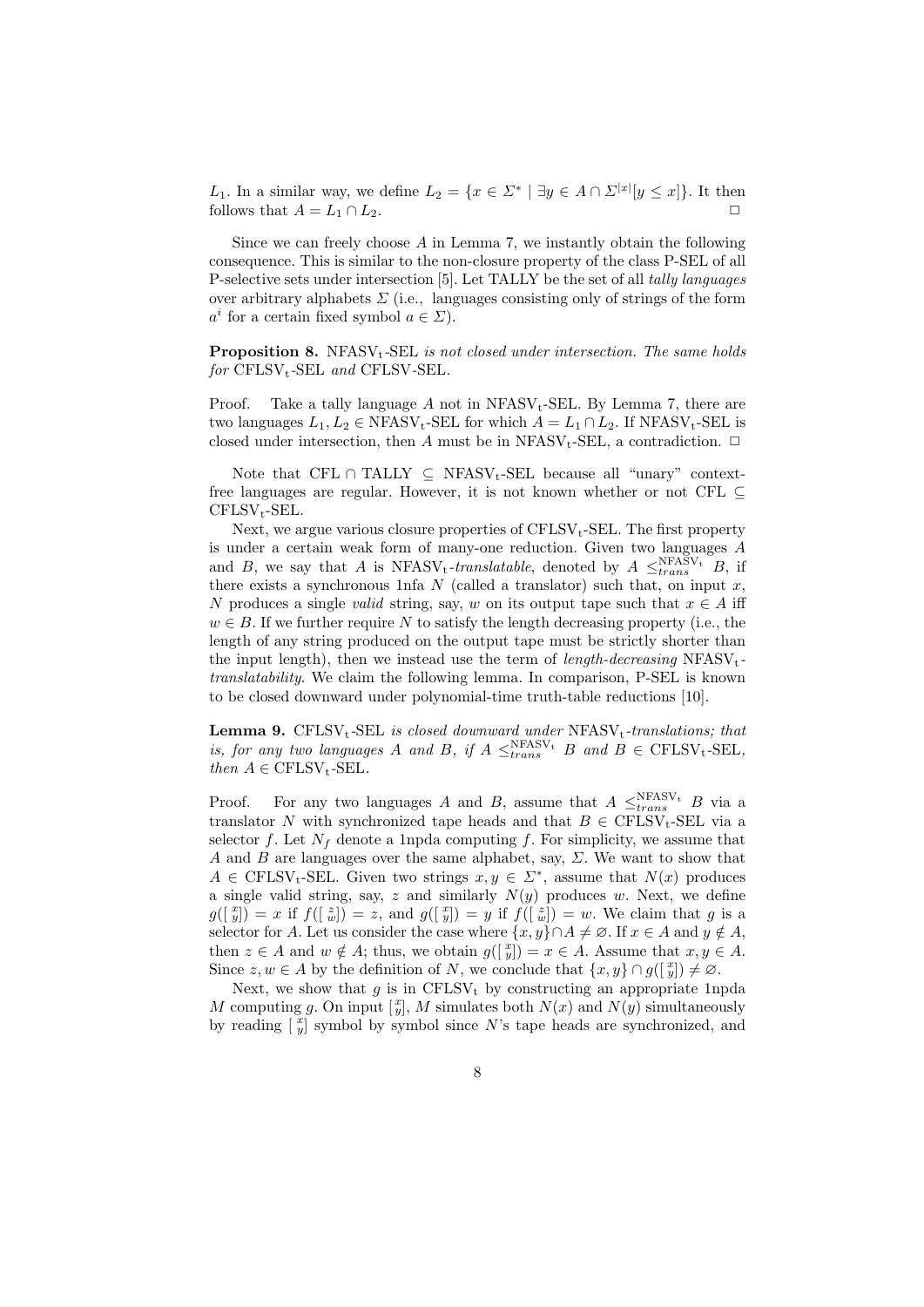it produces  $\begin{bmatrix} z \\ w \end{bmatrix}$  on an "imaginary" output tape. During this process, as each symbol  $\sigma$  of the string  $\left[\begin{array}{c} z \\ w \end{array}\right]$  is produced on the imaginary tape, M simulates one step (together with a series of  $\lambda$ -moves) of  $N_f$  on  $\sigma$ . It is not difficult to see that  $M$  computes g correctly.

As for P-selectivity, Buhrman and Torenvliet [1] demonstrated that a language  $A$  is in P iff  $A$  is polynomial-time self-reducible and P-selective. In a similar spirit, we show the following theorem concerning  $NFAST_t$ -translatability.

**Theorem 10.** Given any language A, if A is  $CFLSV_t\text{-}selective$  and A is lengthdecreasing NFASV<sub>t</sub>-translatable to  $\overline{A}$ , then A belongs to CFL ∩ co-CFL.

Proof. Given any language A, let M denote a 1nfa that translates A to  $\overline{A}$ . Let f be a CFLSV<sub>t</sub>-selector for A and take an appropriate 1npda  $M_f$  computing f. To show that  $A \in \text{CFL}$ , we define N as follows. On input x, N runs M on x. While M produces z along a certain computation path, N produces  $\begin{bmatrix} x \\ z \end{bmatrix}$  on an imaginary tape of N. Note that  $x \neq z$  since  $x \in A$  iff  $z \in \overline{A}$ . Whenever a single symbol  $\sigma$  is produced on the imaginary tape, N simulates one step (together with a series of  $\lambda$ -moves, if necessary) of  $M_f$  on  $\sigma$  using a stack and the imaginary tape. Since  $|z| < |x|$ , by simulating  $M_f$ , N easily notices which of x and z is a valid outcome of  $M_f$ . If  $f(\lfloor \frac{x}{z} \rfloor) = x$ , then N accepts; otherwise, N rejects.

Next, we show that N correctly recognizes A. Assume that  $x \in A$ . If  $f(\begin{bmatrix} x \\ z \end{bmatrix}) =$ z, then we conclude that  $z \in A$  because  $\{x, z\} \cap A \neq \emptyset$ . However, this implies  $x \notin A$ , a contradiction. Thus, we obtain  $f(\begin{bmatrix} x \\ z \end{bmatrix}) = x$ ; in other words, N accepts. Next, assume that  $x \notin A$ . If  $f(\lfloor \frac{x}{z} \rfloor) = x$ , then  $z \notin A$  holds because, otherwise,  $f([x]) = z$  must hold. Since  $z \notin A$ , we obtain  $x \in A$ , a contradiction. This implies  $f(\begin{bmatrix} x \\ z \end{bmatrix}) = z$ , and thus N rejects. Therefore, N correctly recognizes A.

By Lemma 5,  $\overline{A}$  is also CFLSV<sub>t</sub>-SEL. Moreover,  $\overline{A}$  is also length-preserving NFASV<sub>t</sub>-translatable to A. Since the above argument for A also works for  $\overline{A}$ , we thus conclude that  $\overline{A}$  is in CFL. Therefore, A belongs to CFL ∩ co-CFL.  $\Box$ 

#### **Lemma 11.** CFLSV<sub>t</sub>-SEL is closed under inverse homomorphism.

*Proof.* Let A denote any language over alphabet  $\Sigma$  in CFLSV<sub>t</sub>-SEL and let h be any homomorphism from another alphabet  $\Gamma$  to  $\Sigma$ . Our goal is to show that the language  $A_{h^{-1}} = \{x \in \Gamma^* \mid h(x) \in A\}$  belongs to CFLSV<sub>t</sub>-SEL. Take a selector  $f$  in CFLSV<sub>t</sub> for A and consider a 1npda  $M$  computing its endmarked extension  $\tilde{f}$ . Consider the following algorithm. On input  $\begin{bmatrix} x \\ y \end{bmatrix}$ , we guess  $z \in \{x, y\}$ and produce it on an output tape. At the same time, we apply  $h$  to each symbol of  $\left[\begin{array}{c} x \ y \end{array}\right]$ . By adjusting the size of obtained strings by h symbol by symbol, we run  $M$  using an "imaginary" output tape. When  $M$  ends its computation,  $M$ produces either  $\$_1$  or  $\$_2$ , which indicates which of x and y is actually produced. We accept the input if the string produced by  $M$  matches the guessed string; otherwise, we reject the input.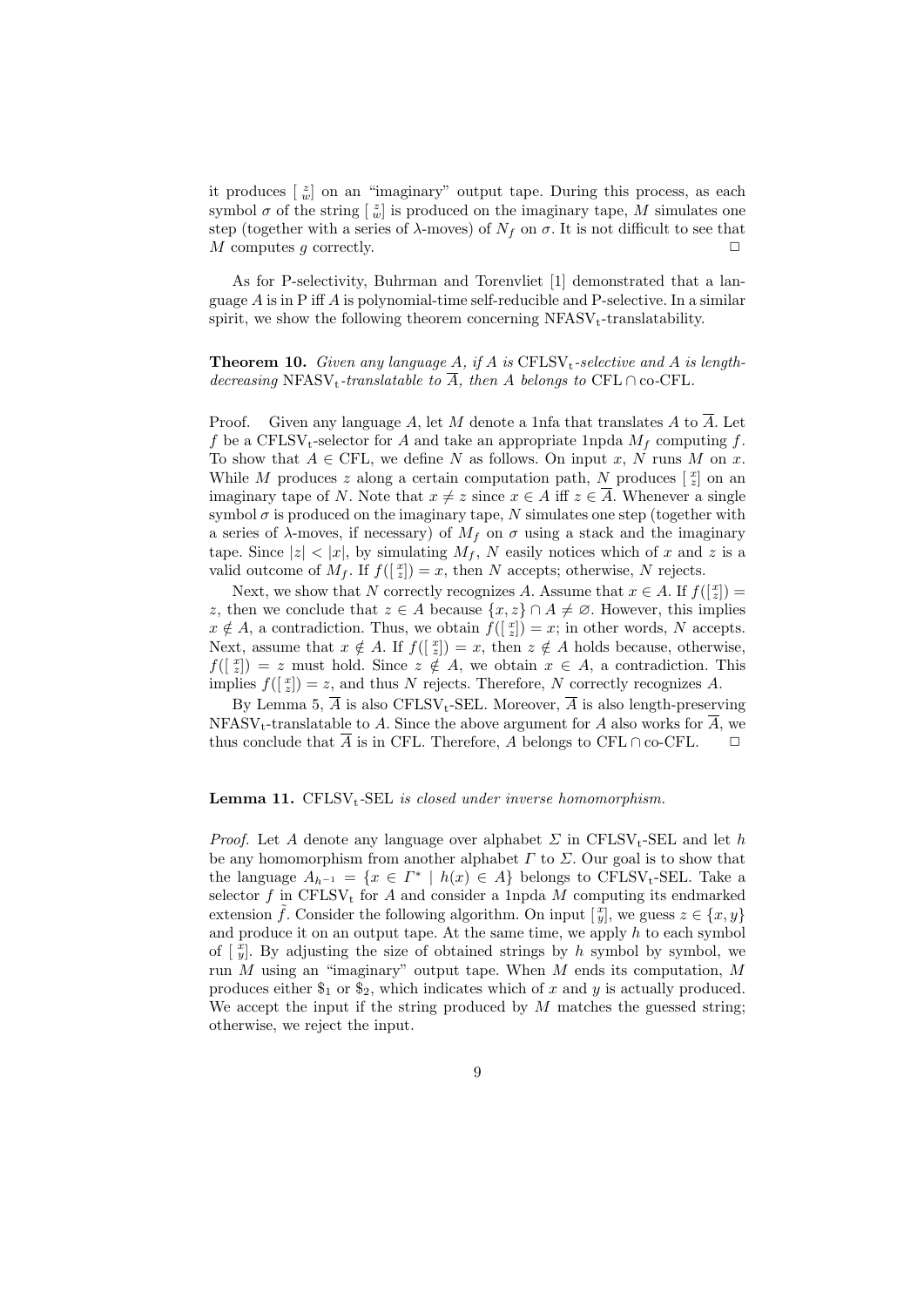#### 4 Power and Limitation of Selective Languages

We will continue exploring basic properties of  $\mathcal F$ -selective languages. In Example 6(1), we have already shown that REG  $\subseteq$  NFASV<sub>t</sub>-SEL. Hereafter, we intend to establish a further connection between CFL variants and their selectivity.

**Proposition 12.** (1) CFL ⊂ CFL2V-SEL. (2) CFL∩co-CFL ⊂ CFLSV<sub>t-</sub>SEL.  $(3)$  CFL $(2) \subseteq$  CFL2V $(2)$ -SEL.

Proof. (1) For each language  $A \in \text{CFL}$ , take a 1npda M that recognizes A. To show that  $A \in \text{CFL2V-SEL}$ , it suffices to construct an appropriate selector for A. In what follows, we will describe a 1npda  $N$  equipped with a write-once output tape computing this selector. Let  $(x, y)$  be any input pair. Assume that  $\begin{bmatrix} x \\ y \end{bmatrix}$  is given to an input tape of N. On this input  $\left[\begin{array}{c} x \\ y \end{array}\right]$ , N guesses (i.e., nondeterministically chooses) either x or y and runs M on this guessed string. Assume that N has guessed a string  $s \in \{x, y\}$ . While reading s, N copies it onto the output tape symbol by symbol. Along each computation path, when  $M$  halts in an accepting state or a rejecting state,  $N$  enters the same inner state. Remember that, if  $N$ enters a rejecting state along a computation path, the string s produced on the output tape is automatically *invalidated*. Let  $f(\begin{bmatrix} x \\ y \end{bmatrix})$  be the valid outcome of N on the input  $\left[\begin{array}{c} x \ y \end{array}\right]$ . It is obvious that f is a two-valued partial function. Since  $f(\begin{bmatrix} x \\ y \end{bmatrix}) \subseteq \{x, y\}$  for any pair  $(x, y)$ , f belongs to CFL2V. It is easy to show that  $f([y]) \subseteq A$  when  $\{x, y\} \cap A \neq \emptyset$ . Thus, A is in CFL2V-SEL.

(2) Assume that  $A \in \text{CFL} \cap \text{co-CFL}$ . Recall from [21, Lemma 2.1] that  $A \in$ CFL  $\cap$  co-CFL iff  $\chi_A \in \text{CFLSV}_t$ . By this equivalence, we obtain  $\chi_A \in \text{CFLSV}_t$ . Take a 1npda M computing  $\chi_A$ . We then define another 1npda N as follows. On input  $\begin{bmatrix} x \\ y \end{bmatrix}$ , guess two strings  $s, t \in \{x, y\}$  (nondeterministically). In the case of  $s = x$ , we run M on s, and simultaneously writes t on the output tape. Along a computation path, assuming  $t = x$ , if M outputs 1, then N rejects; otherwise, N accepts. In contrast, assuming  $t = y$ , if M outputs 1, then N rejects; otherwise, N accepts. In the case of  $s = y$ , N runs M on s and writes y. If M outputs 1, then N accepts; otherwise, N rejects. Let  $g$  be a multi-valued partial function computed by  $N$ . It is easy to show that  $f$  is total and single-valued. Moreover, it is not difficult to show that q is a selector for A and in  $\text{CFLSV}_t$ .

(3) Let L be any language in CFL(2) and take two languages  $A_1, A_2 \in \text{CFL}$ satisfying  $L = A_1 \cap A_2$ . By (1), there are CFL2V-selectors  $f_1$  and  $f_2$  for  $A_1$  and  $A_2$ , respectively. We define  $g(z) = f_1(z) \cap f_2(z)$  for any z. Clearly, g belongs to CFL2V(2). Since g is a selector for L, L belongs to CFL2V(2)-SEL.

The family  $NFAST_t-SEL$  contains REG by Example  $6(1)$ . However, it is not powerful enough to include DCFL.

#### Proposition 13. DCFL  $\nsubseteq$  NFASV<sub>t</sub>-SEL.

Proof. Consider the non-regular language  $L_{ab} = \{a^n b^n \mid n \in \mathbb{N}\}\$  over the binary alphabet  $\Sigma = \{a, b\}$ . Assume that  $L_{ab} \in \text{NFAST}_t\text{-SEL}$  and take a selector f for  $L_{ab}$  in NFASV<sub>t</sub>. This f induces a partial pre-order  $\preceq_f$  on  $\Sigma^*$  as in Example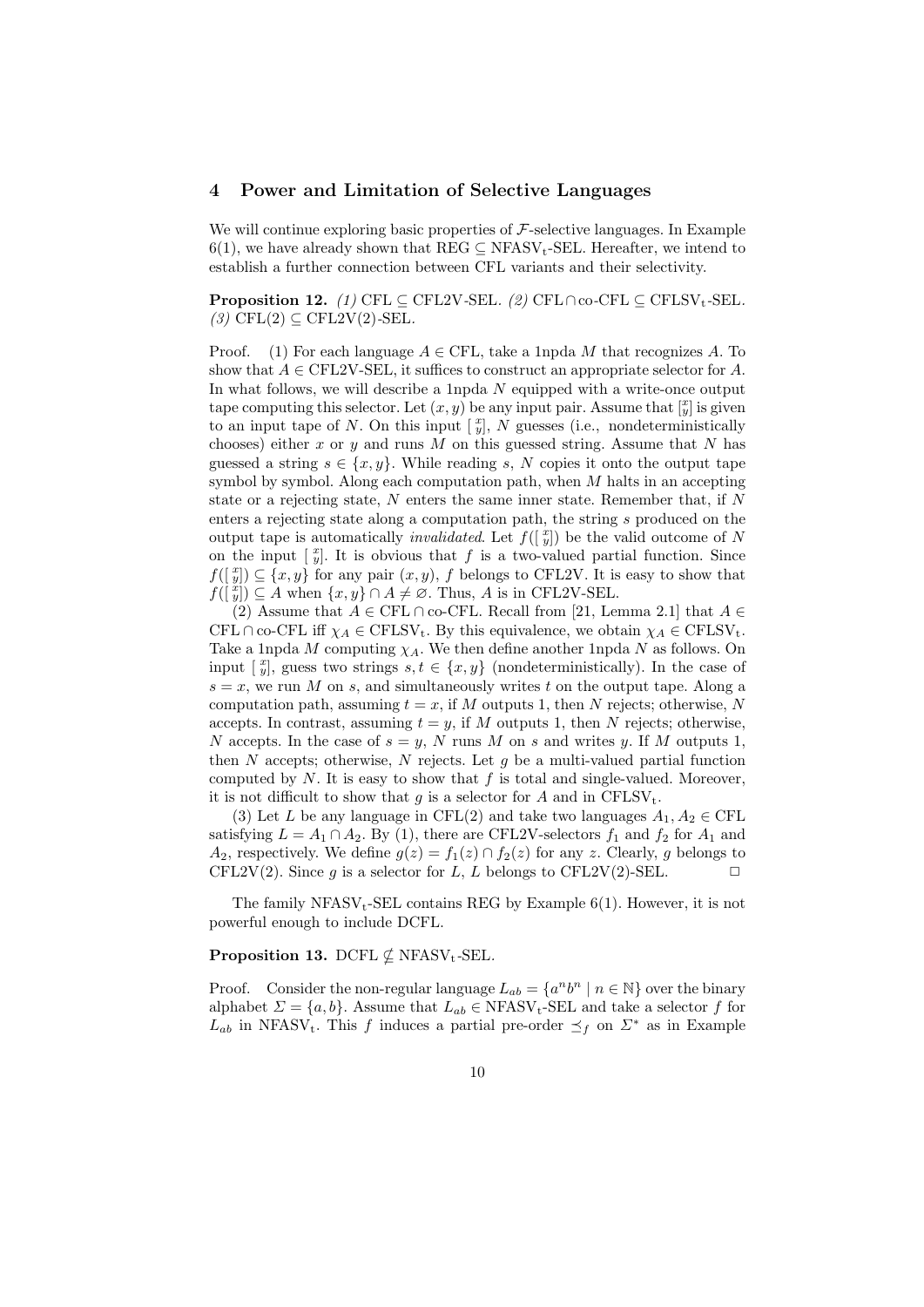6(2). Note that  $\{x \in \Sigma^n \mid x \preceq_f a^n b^n\} \subseteq L_{ab}$  and  $L_{ab} \subseteq \{x \in \Sigma^n \mid i, j \in \mathbb{N}, x \preceq_f a^n b^n\}$  $a^i b^j, i + j = n, i \neq j$ . Thus,  $L_{ab}$  equals  $\{x \in \Sigma^* \mid n \in \mathbb{N}, x \preceq_f a^n b^n\}$ . It then follows that  $a^n b^n \leq f a^i b^j$  for any  $i, j$  with  $i + j = n$ . We define co-1nfa N as follows. On input  $a^i b^j$  (with  $i + j = n$ ), guess  $a^k b^l$  (with  $k + l = n$ ), run N on  $\begin{bmatrix} a^i b^j \\ -k_l b^j \end{bmatrix}$  $\begin{bmatrix} a^i b^j \\ a^k b^l \end{bmatrix}$  to see  $f\begin{bmatrix} a^i b^j \\ a^k b^l \end{bmatrix}$  $\binom{a^i b^j}{a^k b^l}$  =  $a^i b^j$  (that is,  $a^i b^j \preceq_f a^k b^l$ ). If so, we accept, or else we reject. We then conclude that  $x \in L_{ab}$  iff all computation paths of N are accepting. Since N is a co-1nfa, this characterization of  $L_{ab}$  implies that  $L_{ab}$  is in REG, a contradiction.  $\Box$ 

In Proposition 12(1), we have already seen that CFL  $\subset$  CFL2V-SEL. We further relate CFL  $\subseteq$  CFLSV-SEL to a pseudo refinement of CFL2V<sub>t</sub> by CFLSV<sub>t</sub>.

# **Lemma 14.** If CFL  $\subseteq$  CFLSV-SEL, then CFL2V<sub>t</sub>  $\subseteq_{ref}^{(+)}$  CFLSV<sub>t</sub>.

Proof. Assume that CFL  $\subseteq$  CFLSV-SEL. Take any function  $f \in \text{CFL2V}_t$ having its range D of size exactly 2. Let  $D = \{y_1, y_2\}$  and let  $d = \max\{|y|$ :  $y \in D$ . Let M denote a 1npda computing f. Define  $L = \{ \begin{bmatrix} x \\ y \end{bmatrix} | |x| \ge d, y \in$  $f(x)$ , which belongs to CFL since D is finite. Since  $L \in \text{CFLSV-SEL}$  by our assumption, take a CFLSV-selector  $g$  for  $L$  and let  $N$  be its underlying 1npda that computes g with a write-once output tape. We then define  $\tilde{g}$  as  $\hat{g}(x) = g(\begin{bmatrix} u \\ v \end{bmatrix})$ for  $u = \begin{bmatrix} x \\ y_1 \end{bmatrix}$  and  $v = \begin{bmatrix} x \\ y_2 \end{bmatrix}$ . Note that  $\hat{g}$  is a single-valued function.

Consider the following 1npda, say, N. On input x, compute  $\hat{g}$  on x and produce its outcome on an imaginary tape. Instead of producing an outcome of the form  $\begin{bmatrix} x \\ y \end{bmatrix}$  with  $y \in D$ , write down y on the output tape. Let h be a function computed by this machine N. Note that h is in  $\text{CFLSV}_t$  since f is a total function.

Finally, we want to show that  $f\subseteq_{ref}^{(+)} h$ . Assume that  $f(x) \neq \emptyset$ . Consider the case where  $f(x) = \{y_1, y_2\}$ . Since  $\begin{bmatrix} x \\ y_1 \end{bmatrix}$ ,  $\begin{bmatrix} x \\ y_2 \end{bmatrix} \in L$ ,  $\hat{g}(x)$  must output a single string of the form  $\left[\begin{array}{c} x \\ w \end{array}\right]$  in L, where  $w \in \{y_1, y_2\}$ . By the definition of h, we obtain  $h(x) = w$ . The case of  $f(x) = \{y\} \subseteq D$  is similarly treated.

Lemma 14 helps us prove the following assertion.

Proposition 15. CFL2V-SEL = CFLSV-SEL  $\Rightarrow$  CFL  $\subseteq$  CFLSV-SEL  $\Rightarrow$  $CFL2V_t-SEL = CFLSV_t-SEL.$ 

Proof. Assume that CFLSV-SEL = CFL2V-SEL. Since CFL  $\subseteq$  CFL2V-SEL by Proposition 12(1), it follows that CFL  $\subseteq$  CFLSV-SEL. Assuming CFL  $\subseteq$ CFLSV-SEL, we show that  $CFL2V_t-SEL = CFLSV_t-SEL$ . For any language  $L \in \text{CFL2V}_t\text{-SEL}$ , take a  $\text{CFL2V}_t\text{-selector } f$  for L. By Lemma 14, there exists a  $g \in \text{CFLSV}_t$  satisfying  $f \subseteq_{ref}^{(+)} g$ . Since  $dom(f) \subseteq dom(g)$  and  $g(\begin{bmatrix} x \ y \end{bmatrix}) \subseteq$  $f([y^x]) \subseteq \{x, y\}$ , we conclude that g is a selector for L as well. Hence, L belongs to CFLSV<sub>t</sub>-SEL.  $\Box$ 

We further discuss the limitations of  $CFLSV_t-SEL$  and  $CFLMV(2)-SEL$ . It is known that DCFL  $\nsubseteq \text{REG}/n$  [12] and CFL(2)  $\nsubseteq$  CFL/n [21, Corollary 3.10]. These separation results together with Proposition 12 yields the following immediate consequence.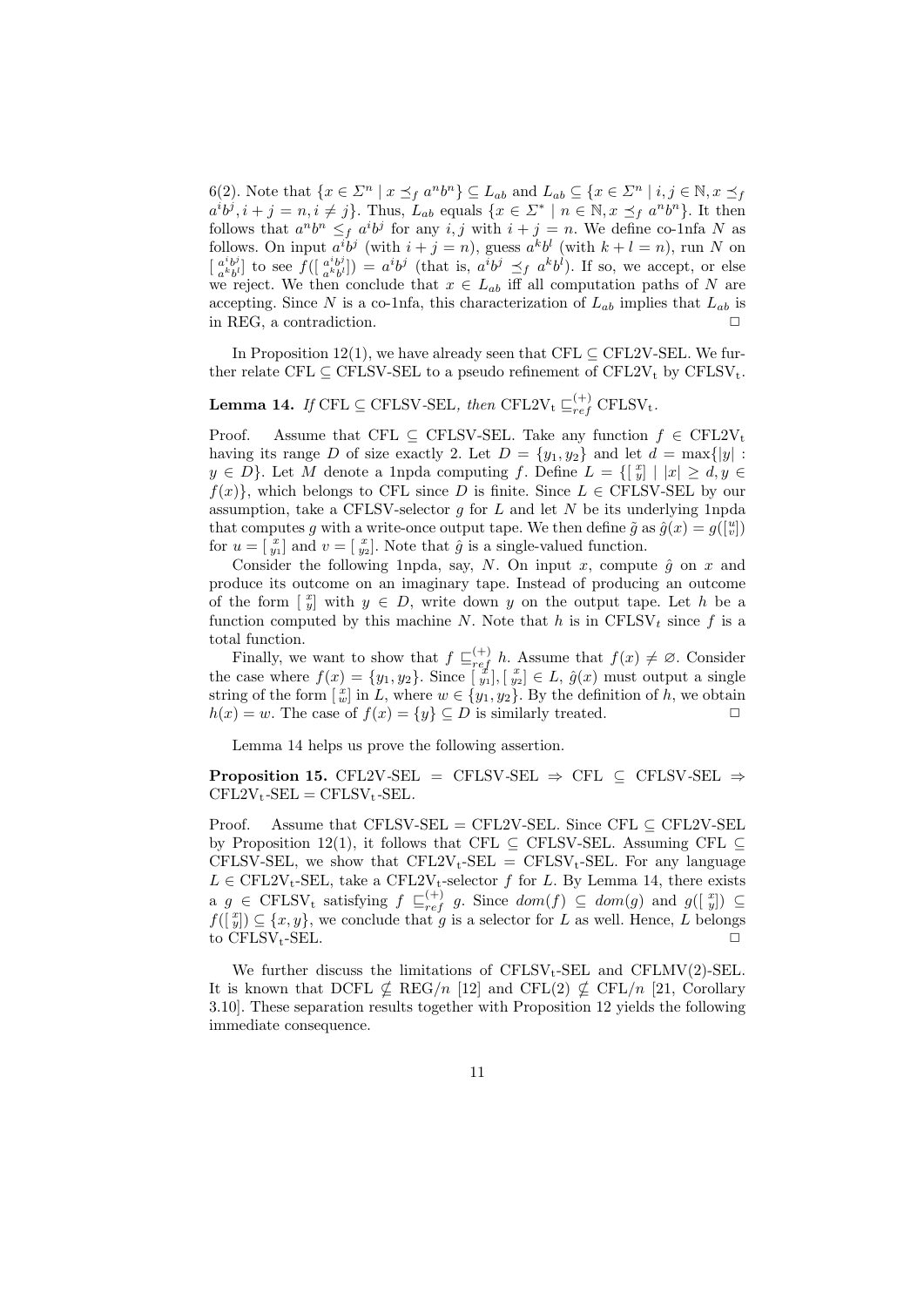**Proposition 16.** (1) CFLSV<sub>t</sub>-SEL  $\nsubseteq$  REG/n. (2) CFL2V(2)-SEL  $\nsubseteq$  CFL/n.

Proof. (1) Assume that CFLSV<sub>t</sub>-SEL  $\subseteq$  REG/n. By Proposition 12(2), we conclude that CFL ∩ co-CFL  $\subseteq$  REG/n. Since DCFL  $\subseteq$  CFL ∩ co-CFL, we obtain DCFL  $\subseteq \text{REG}/n$ . This contradicts the separation DCFL  $\nsubseteq \text{REG}/n$  [12].

(2) Similarly to (1), assume that CFL2V(2)-SEL  $\subset$  CFL/n. Since CFL(2)  $\subset$ CFL2V(2)-SEL by Proposition 12(3), we conclude that CFL(2)  $\subseteq$  CFL/n, a contradiction against  $\text{CFL}(2) \not\subset \text{CFL}/n$  [21].

## 5 Extensions to Higher Complexity Classes over CFL

Analogously to the polynomial(-time) hierarchy over P and NP, the CFL hierarchy was introduced in [19] over DCFL and CFL by way of respectively viewing DCFL and CFL as P and NP. We quickly review the definition of this intriguing hierarchy. An *oracle 1npda* is a 1npda equipped with a write-once query tape by which the 1npda makes queries (adaptively) to a given oracle. Such a query tape is marked by two endmarkers  $\{\xi, \xi\}$ , where  $\xi$  is placed on a tape cell whose index is bounded by  $O(n)$  [19]. Every time when a query is made, the query tape is automatically initialized with the endmarkers. The role of the oracle is to reset the oracle 1npda's inner state to a "yes" state  $(q_{yes})$  or a "no" state  $(q_{no})$  according to the case where a query word belongs to the oracle or it does not, respectively. Given a language A, the notation  $\text{CFL}_T^A$  (or  $\text{CFL}_T(A)$ ) expresses the collection of all languages recognized by those oracle 1npda's with an access to the oracle A. For a language family C, we use the notation  $\operatorname{CFL}^{\mathcal{C}}_T$  (or  $\operatorname{CFL}_T(\mathcal{C})$ ) for the union  $\bigcup_{A\in\mathcal{C}} \mathrm{CFL}_{T}^{A}$ . The CFL hierarchy is  $\{\Delta_{k}^{\mathrm{CFL}}, \Sigma_{k}^{\mathrm{CFL}}, \Pi_{k}^{\mathrm{CFL}} \mid k \in \mathbb{N}^{+}\}\$  [19], where  $\Delta_1^{\text{CFL}} = \text{DCFL}, \ \Sigma_1^{\text{CFL}} = \text{CFL}, \ \Pi_k^{\text{CFL}} = \text{co-}\Sigma_k^{\text{CFL}}, \ \Sigma_{k+1}^{\text{CFL}} = \text{CFL}_T(\Pi_k^{\text{CFL}}),$ and  $\Delta_{k+1}^{\text{CFL}} = \text{DCFL}_T(\Pi_k^{\text{CFL}})$  for each  $k \geq 1$ .

We have seen a lower bound of the complexity of  $CFLSV_t-SEL$  in Proposition 12. In what follows, we show an upper bound of the complexity of  $CFLSV_t-SEL$ . In comparison, we note that  $P-SEL \subseteq NP/lin \cap co-NP/lin [4]$ . It is important to note that our advice can use an arbitrary alphabet, not necessarily limited to  $\{0, 1\}$  in the case of NP/lin.

**Proposition 17.** CFLSV<sub>t</sub>-SEL  $\subseteq$  CFL<sub>T</sub>(CFL(2))/n ∩ co-CFL<sub>T</sub>(CFL(2))/n.

Proof. Since  $co$ -(CFLSV<sub>t</sub>-SEL) = CFLSV<sub>t</sub>-SEL by Lemma 5, it suffices to prove that CFLSV<sub>t</sub>-SEL  $\subseteq$  CFL<sub>T</sub>(CFL(2))/n. Let L be any language with a symmetric CFLSV<sub>t</sub>-selector f. Let  $\tilde{f}$  denote the endmarked extension of f. We consider a tournament (graph)  $G = (V, E)$  induced by f as  $V = L \cap \Sigma^n$  and  $E = \{(a, b) \mid a \neq b, f(\begin{bmatrix} a \\ b \end{bmatrix}) = b\}.$  We use the following result by Hohn, Landau, and Vaughan (cited in [14] and also in [3]): given a k-tournament  $G = (V, E)$ , there is a special node from which all nodes can be reached via paths of length at most 2.

We use the advice alphabet  $\{0, 1, a\}$  and define  $h(n) = a^n$  if  $L \cap \Sigma^n = \emptyset$ , and  $w_n$  otherwise, where  $w_n \in L$  is the special player (i.e., node) of the tournament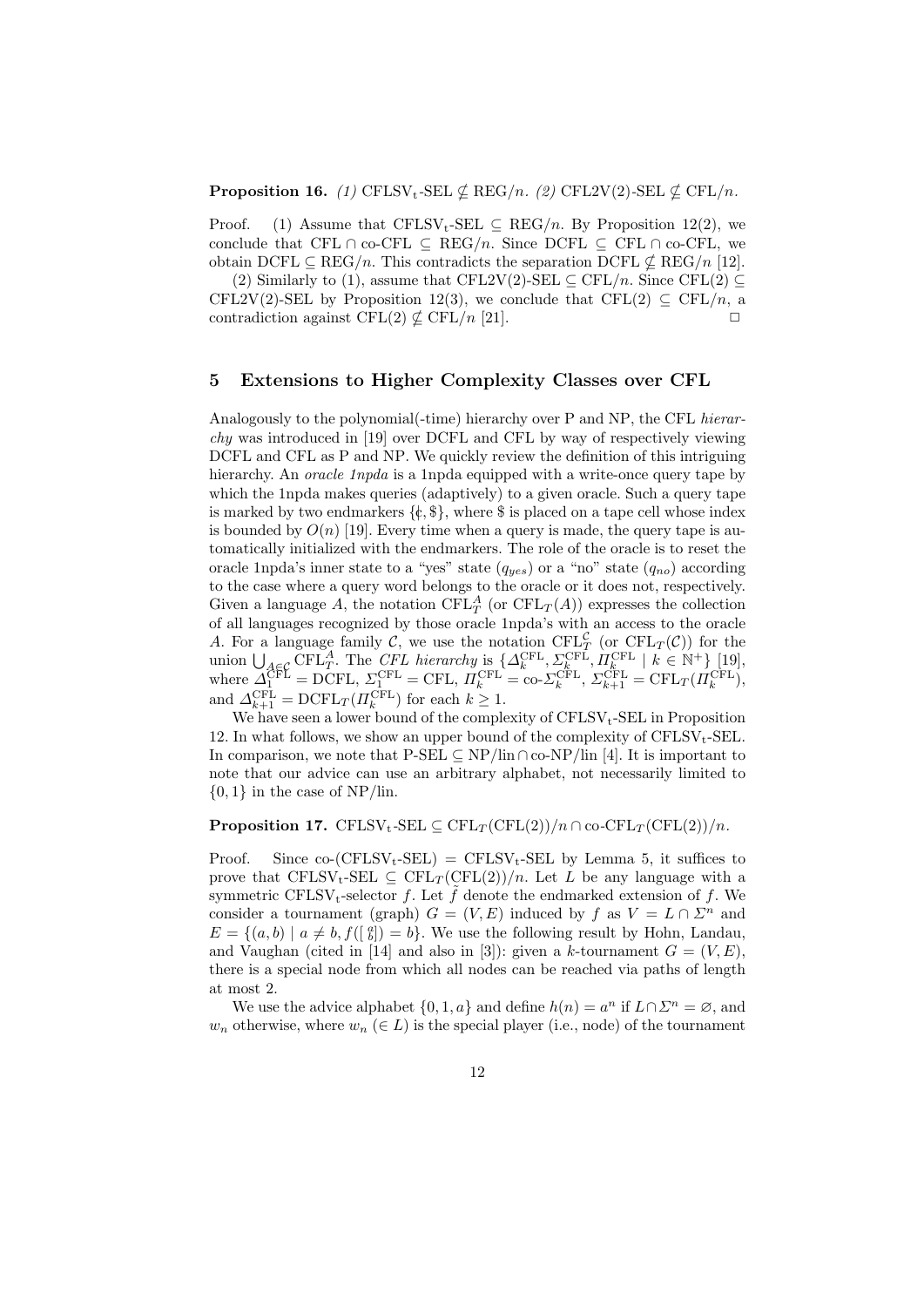from which all the other players (nodes) can be reached along paths of length at most 2. We define  $A = \{ [w] | u = [z], (w, x) \in E \vee [(w, z) \in E \wedge (z, x) \in E] \}$ . We claim that A is in CFL(2). We define  $B_1$  as follows: on input  $\begin{bmatrix} u \\ w \end{bmatrix}$  with  $u = \begin{bmatrix} x \\ z \end{bmatrix}$ , nondeterministically check one of the following two conditions: (i)  $\tilde{f}([x_{s_1}^{\mathcal{S}_1}]) = x \tilde{\mathcal{S}}_2$ and (ii)  $w \neq z$  and  $\tilde{f}(\begin{bmatrix} w\hat{\mathbb{S}}_1 \\ z\hat{\mathbb{S}}_2 \end{bmatrix}) = z\hat{\mathbb{S}}_2$ . Let  $B_2$  be defined similarly by replacing (ii) with the following condition: (ii)  $z \neq x$  and  $\tilde{f}(\begin{bmatrix} z\hat{\mathbb{S}}_1 \\ x\hat{\mathbb{S}}_2 \end{bmatrix}) = x\hat{\mathbb{S}}_2$ . It follows that  $B_1, B_2 \in \text{CFL}$ . Since  $A = B_1 \cap B_2$ , we obtain  $A \in \text{CFL}(2)$ . Next, we define an oracle 1npda N as follows: on input  $\left[\begin{array}{c}u\\w\end{array}\right]$ , guess z and query  $\left[\begin{array}{c}u\\w\end{array}\right]$  with  $u=\left[\begin{array}{c}x\\z\end{array}\right]$ to  $A$ . If  $A$  answers affirmatively, then  $N$  accepts; otherwise,  $N$  rejects. Since  $L = \{x \mid [h_{n(x)}(x)] \in A\}, L$  belongs to  $\text{CFL}_T(A)/n \subseteq \text{CFL}_T(\text{CFL}(2))/n$ . The second part CFLSV<sub>t</sub>-SEL  $\subseteq$  co-CFL<sub>T</sub>(CFL(2))/n follows from the fact that  $CFLSV_t-SEL$  is closed under complementation.

Multi-valued functional versions of  $\text{CFL}_T^A$  and  $\text{CFL}_T^C$  are denoted respectively by CFLMV $_T^A$  (or CFLMV $_T(A)$ ) and CFLMV $_T^C$  (or CFLMV $_T(\mathcal{C})$ ) [18]. The CFLMV hierarchy then consists of language families:  $\Sigma_1^{\text{CFL}}$ MV = CFLMV, and  $\Sigma_{k+1}^{\text{CFL}} \text{MV} = \text{CFLMV}_T(\Pi_k^{\text{CFL}})$ , and  $\Pi_k^{\text{CFL}} \text{MV} = \text{co-}\Sigma_k^{\text{CFL}} \text{MV}$  for every level  $k \ge 1$  [20]. Similarly,  $\Sigma_k^{\text{CFL}}$ SV is defined for every  $k \ge 1$ .

Here, we only remark that Lemmas 4–5, Theorem 10, and Proposition 12(1) are easily extended to an arbitrary level  $k \geq 1$ . For instance, a generalization of Proposition 12(1) is stated as follows.

**Proposition 18.** Let  $k \geq 1$ . (1)  $\Sigma_k^{\text{CFL}} \subseteq \Sigma_k^{\text{CFL}} 2V \text{-SEL}$ . (2)  $\Pi_k^{\text{CFL}} \subseteq$  $\Sigma_{k+1}^{\text{CFL}}$ 2V-SEL.

Corollary 19. For any level  $k \geq 1$ , if  $\Pi_k^{\text{CFL}} \nsubseteq \Sigma_k^{\text{CFL}} 2V \text{-SEL}$ , then  $\Sigma_k^{\text{CFL}}2\text{V}-\text{SEL}\neq\Sigma_{k+1}^{\text{CFL}}2\text{V}-\text{SEL}.$ 

Proof. Since  $\Pi_k^{\text{CFL}} \subseteq \Sigma_{k+1}^{\text{CFL}} 2V$ -SEL holds by Proposition 18, the assumption  $\Pi_k^{\text{CFL}} \nsubseteq \Sigma_k^{\text{CFL}} 2V\text{-SEL}$  implies  $\Sigma_k^{\text{CFL}} 2V\text{-SEL} \neq \Sigma_{k+1}^{\text{CFL}} 2V\text{-SEL}$ .

Proposition 12(2) can be also extended into a higher level; however, its proof is more involved than that of the proposition.

**Theorem 20.** For any level  $k \geq 1$ ,  $\Sigma_k^{\text{CFL}} \cap \Pi_k^{\text{CFL}} \subseteq \Sigma_k^{\text{CFL}} \text{SV}_t\text{-SEL}.$ 

Corollary 21. Let  $k \geq 2$ . If  $\Sigma_k^{\text{CFL}} = \Pi_k^{\text{CFL}}$ , then  $\Sigma_k^{\text{CFL}} \subseteq \Sigma_k^{\text{CFL}}$ SV<sub>t</sub>-SEL.

Proof of Theorem 20. We first note the following claim.

Claim 22 For any index  $k \geq 1$ . Given a language  $A, A \in \Sigma_k^{\text{CFL}} \cap \Pi_k^{\text{CFL}}$  if  $\chi_A \in \varSigma_k^{\text{CFL}} S \mathrm{V_t}.$ 

The case of  $k = 1$  of Claim 22 was already shown as [21, Lemma 2.1] and its generalization for  $k \geq 2$  can be similarly proven.

Let  $A \in \Sigma_k^{\text{CFL}} \cap \Pi_k^{\text{CFL}}$ . Claim 22 implies that  $\chi_A$  is in  $\Sigma_k^{\text{CFL}}SV_t$ . Define  $f([y^n]) = [y^n]$ , where  $u = \chi_A(x)$  and  $v = \chi_A(y)$ .

Next, we claim the following.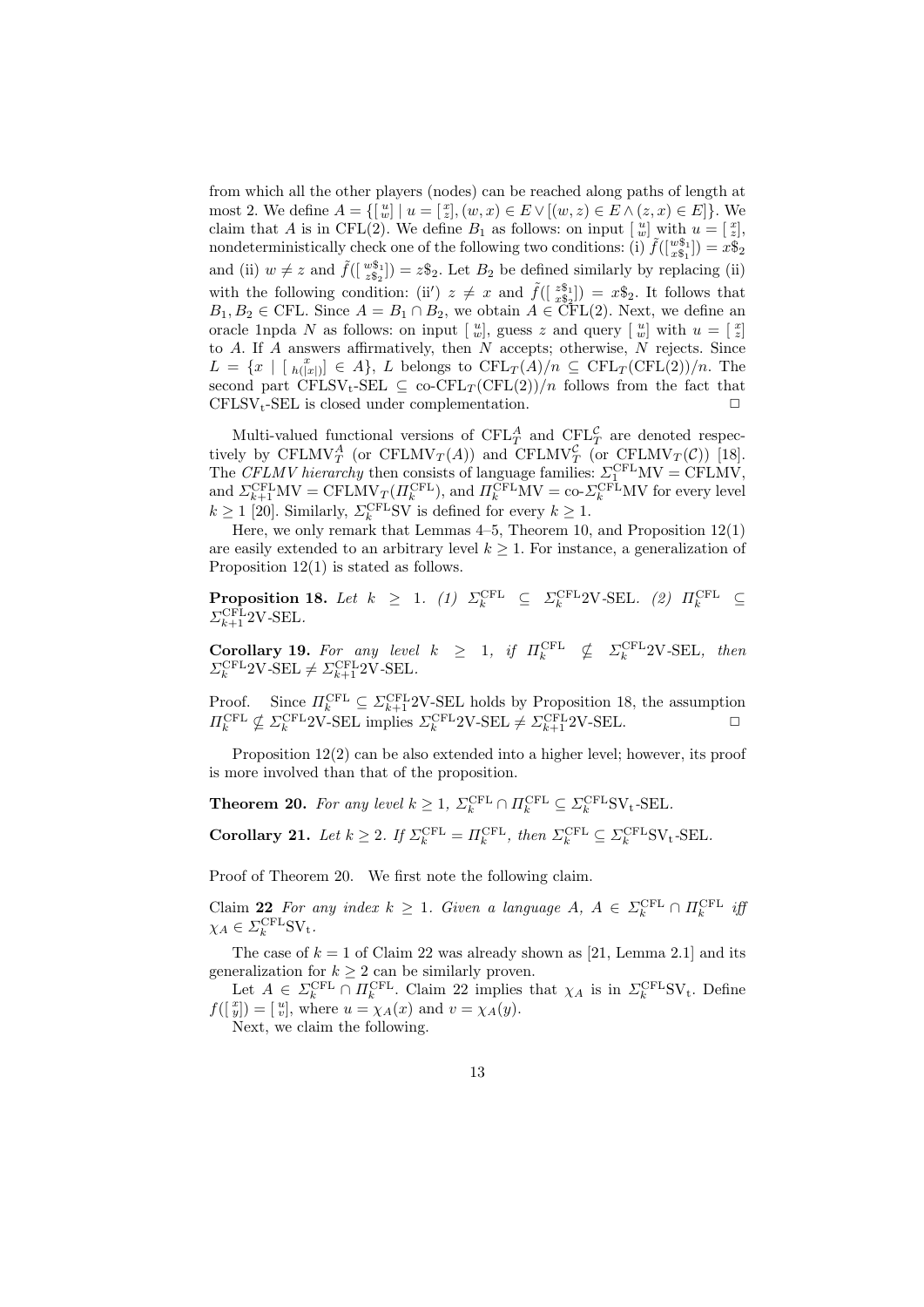Claim 23 Let  $k \geq 2$  and let p be a function in  $\Sigma_k^{\text{CFL}} S V_t$ . The function g defined as  $g([\begin{smallmatrix} x\ y\end{smallmatrix}]) = [\begin{smallmatrix} p(x)\ p(y) \end{smallmatrix}]$  for all  $x, y \in \Sigma^*$  belongs to  $\Sigma_k^{\text{CFL}} S V_t$ .

The proof of this claim is quite technical. One may prove it by first establishing that underlying oracle 1npda's can be replaced by oracle 1nfa's having access to Dyck languages, as shown for  $\Sigma_k^{\text{CFL}}$  in [19, arXiv version].

Proof of Claim 23. This proof relies on a result of [19, arXiv version]. Let  $k \geq 2$  and let  $p \in \sum_{k=1}^{CFL} SV_t \cap \mathcal{F}_{fin}$ . Recall that, in [19], for any language A, two language families  $\sum_{m,k}^{\text{NFA},A}$  and  $\Pi_{m,k}^{\text{NFA},A}$  were introduced. In a similar way, we can define  $\sum_{m,k}^{\text{NFA}}$ SV<sub>t</sub><sup>A</sup> and  $\prod_{m,k}^{\text{NFA}}$ SV<sub>t</sub><sup>A</sup> as follows. Let  $\sum_{m,1}^{\text{NFA}}$ SV<sub>t</sub><sup>A</sup> = (NFASV<sub>t</sub>)<sup>A</sup><sub>m</sub>,  $\Pi_{m,k}^{\text{NFA}}$ SV<sub>t</sub><sup>A</sup> = co- $\Sigma_{m,k}^{\text{NFA}}$ SV<sub>t</sub><sup>A</sup>, and  $\Sigma_{m,k+1}^{\text{NFA}}$ SV<sub>t</sub><sup>A</sup> = (NFASV<sub>t</sub>) $_m^{\Pi_{m,k-1}^{\text{NFA}},A}$  for any  $k \geq$ 1. Following an argument given in [19, arXiv version], we obtain the following claim.

Claim 24 For any  $k \geq 1$ ,  $\Sigma_k^{\text{CFL}} S V_t = \Sigma_{m,k}^{\text{NFA}} S V_t^{\text{DYCK}}$ , where DYCK denotes the Dyck language.

Since  $f \in \Sigma_k^{\text{CFL}}$  sv<sub>t</sub>, take an oracle 1nfa M that computes f with access to oracle B in  $\prod_{m,k=1}^{NFA,DYCK}$ . Consider the following machine N. On input  $\begin{bmatrix} x \\ y \end{bmatrix}$ , N simulates in parallel both  $M(x)$  and  $M(y)$  without using any stack. If  $M(x)$ produces u and  $M(y)$  produces w on their query tapes, then N produces  $\begin{bmatrix} \tilde{u} \\ \tilde{w} \end{bmatrix}$ on its query tape, where  $\tilde{u}$  and  $\tilde{w}$  are  $\natural$ -extensions of u and w. Moreover, N outputs  $\lbrack \begin{smallmatrix} a \\ b \end{smallmatrix} \rbrack$ , where a and b are outcomes of M on x and y, respectively. Finally, b define  $C = \{ [\begin{array}{c} \tilde{u} \\ \tilde{w} \end{array}] \mid u, w \in B \}$ . It was shown in [19] that  $\Pi_{k-1}^{\text{CFL}} = \Pi_{m,k-1}^{\text{NFA},DYCK}$ . Since  $C \in \Pi_{k-1}^{\text{CFL}}$ , we obtain  $C \in \Pi_{m,k-1}^{\text{NFA},DYCK}$ . By the definition of N and C, the function defined by  $g(\begin{bmatrix} x \\ y \end{bmatrix}) = \begin{bmatrix} f(x) \\ f(y) \end{bmatrix}$  is computed by N with the oracle C. Therefore, g belongs to  $\Sigma_k^{\text{CFL}}$  $SV_t$ .

By Claim 24, it follows that the function f belongs to  $\Sigma_k^{\text{CFL}}$ SV<sub>t</sub>. Next, consider the following oracle 1npda, say, N. On input  $\left[\frac{x}{y}\right]$ , guess  $\hat{b} \in \{0,1\}$  and write x (resp., y) on an output tape if  $b = 0$  (resp.,  $b = 1$ ). At the same time, calculate  $f(\begin{bmatrix} x \\ y \end{bmatrix})$  and let z be its valid outcome (along a certain accepting computation path). If  $b = 0$  and z is either  $\begin{bmatrix} 0 \\ 0 \end{bmatrix}$  or  $\begin{bmatrix} 1 \\ 1 \end{bmatrix}$ , then N accepts. In the case where z is  $\begin{bmatrix} 0 \\ 1 \end{bmatrix}$ (resp.,  $\begin{bmatrix} 1 \\ 0 \end{bmatrix}$ ), N accepts if  $b = 1$  (resp.,  $b = 0$ ). In all other cases, N rejects. Notice that  $N$  runs with synchronized tape heads. Let  $h$  denote the function computed by  $N$ . It is not difficult to show that  $h$  is indeed a selector for  $A$ .

Let us consider a basic relationship between "refinement" and "selectivity."

**Proposition 25.** For each level  $k \geq 2$ ,  $\Sigma_k^{\text{CFL}} 2V \sqsubseteq_{ref}^{(+)} \Sigma_k^{\text{CFL}} SV$  implies  $\Sigma_k^{\text{CFL}} \subseteq$  $\Sigma_k^{\text{CFL}}$ SV-SEL. The same statement holds when  $\Sigma_k^{\text{CFL}}$ SV is replaced by  $\Sigma_k^{\text{CFL}}$ SV<sub>t</sub>.

**Proposition 26.** Let  $k \geq 2$ . If  $\Sigma_k^{\text{CFL}} = \Pi_k^{\text{CFL}}$ , then  $\Sigma_k^{\text{CFL}} 2V \sqsubseteq_{ref}^{(+)} \Sigma_k^{\text{CFL}} S V_t$ .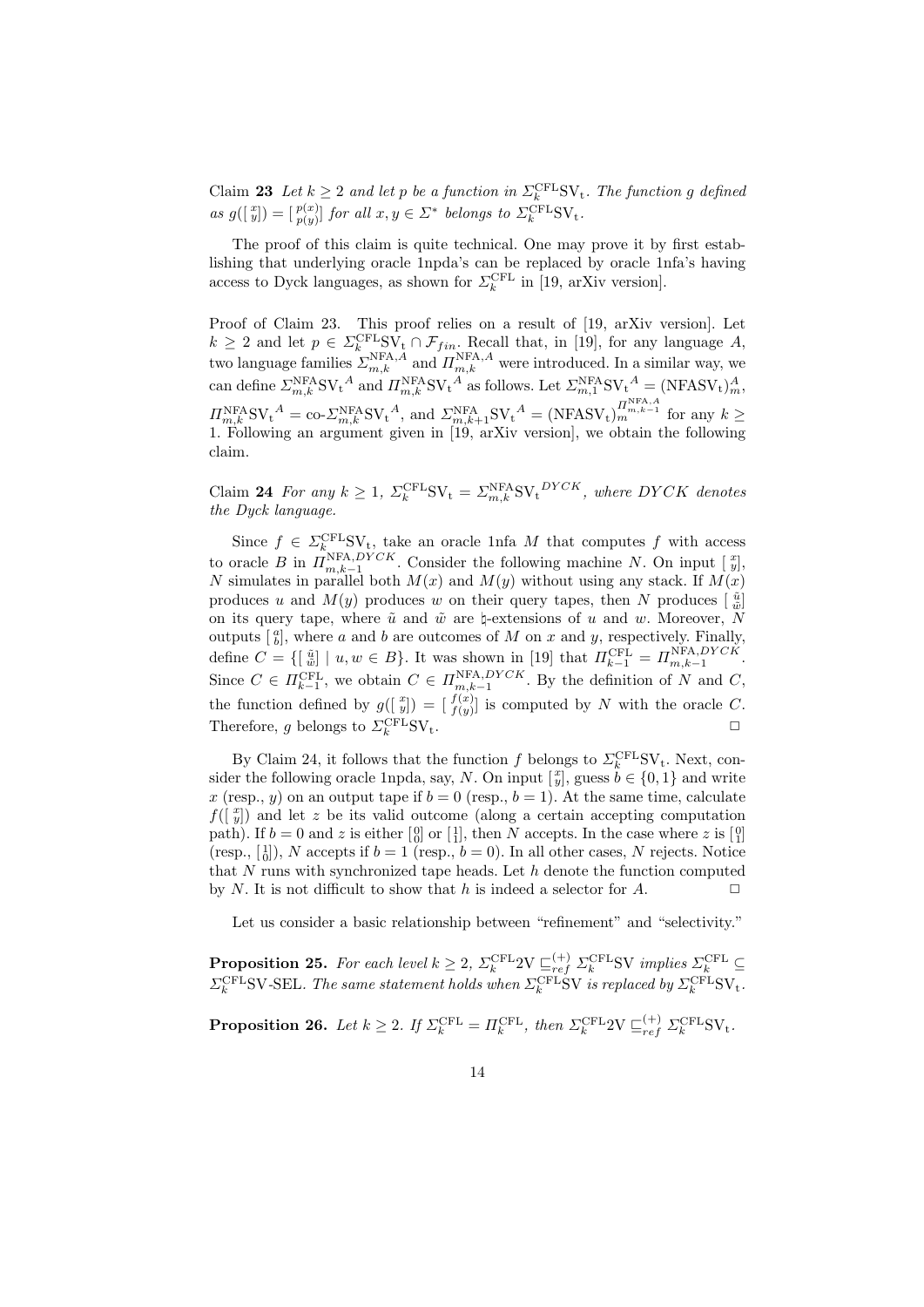Proof. It is shown in [19, arXiv version] that  $\Sigma_k^{\text{CFL}} = \Pi_k^{\text{CFL}}$  implies  $\Sigma_k^{\text{CFL}} =$  $\Sigma_{k+1}^{\text{CFL}}$ . From  $\Sigma_k^{\text{CFL}} = \Pi_k^{\text{CFL}}$ , it follows that  $\Sigma_{k+1}^{\text{CFL}} \text{MV} \sqsubseteq_{ref} \Sigma_{k+1}^{\text{CFL}} \text{SV}$  [20]; actually, we can improve this to (\*)  $\Sigma_k^{\text{CFL}} \text{MV} \sqsubseteq_{ref} \Sigma_k^{\text{CFL}} \text{SV}$ .

Claim 27 For every  $k \geq 2$ ,  $\Sigma_k^{\text{CFL}} S V \sqsubseteq_{ref}^{(+)} \Sigma_{k+1}^{\text{CFL}} S V_t$ .

Proof of Claim 27. Let  $f \in \Sigma_k^{\text{CFL}}$ SV. Assume that  $k \geq 2$ . Since  $\Sigma_k^{\text{CFL}}$ SV = CFLSV<sub>T</sub>( $\Pi_{k-1}^{\text{CFL}}$ ) by the definition, take an oracle 1npda M and an oracle B in  $H_{k-1}^{\text{CFL}}$  computing f. Let  $C = \{1y \mid y \in B\} \cup \{0x \mid f(x) \neq \emptyset\}$ . Since  $\{1y \mid y \in B\}$ is in  $\Pi_{k-1}^{\text{CFL}}$  and  $\{0x \mid f(x) \neq \emptyset\}$  is in  $\Sigma_k^{\text{CFL}}$ , it follows that C belongs to  $\Sigma_k^{\text{CFL}}$ . Consider the following machine. On input x, guess  $b \in \{0, 1\}$ . If  $b = 1$ , then simulate M with C as an oracle. If  $b = 0$ , then query 0x to C. If C's answer is "yes," then reject; if the answer is "no," then accept. Moreover, whenever M queries  $y$ , N queries  $1y$ .

Let g denote the function computed by  $N$  with  $C$ . Note that g belongs to  $\text{CFLSV}_{\text{t}}^C \subseteq \text{CFLSV}_{\text{t}}^{\Sigma_{k}^{\text{CFL}}}\subseteq \Sigma_{k+1}^{\text{CFL}}\text{SV}_{\text{t}}$ . Moreover, it is not difficult to show that g is a total function and that, if  $x \in \text{dom}(f)$ ,  $f(x) = g(x)$ . Therefore, g is a pseudo refinement of  $f$ .

By Claim 27 together with (\*), we obtain  $\Sigma_k^{\text{CFL}} 2V \sqsubseteq_{ref}^{(+)} \Sigma_{k+1}^{\text{CFL}} SV_t$ . Since  $\Sigma_k^{\text{CFL}} = \Sigma_{k+1}^{\text{CFL}}$ , we obtain  $\Sigma_k^{\text{CFL}} S V_t = \Sigma_{k+1}^{\text{CFL}} S V_t$ . Therefore, we can conclude that  $\Sigma_k^{\text{CFL}} 2V \sqsubseteq_{ref}^{(+)} \Sigma_k^{\text{CFL}} S V_t$ .

Notice that combining Propositions 25 and 26 also leads to Corollary 21.

### 6 A Closing Discussion

The study of efficient selectivity was initiated in 1979 by Selman [9] using polynomial-time computable selectors and it has been since then expanded to other types of selectors. An introduction of selectivity to formal languages and automata theory was found in [13]. To further broaden the scope of study on the selectivity issues in formal languages and automata theory, we have considered in this paper one-way nondeterministic pushdown automata as an underlying machine model to compute selectors.

It is unfortunate that we have left numerous selectivity issues unsettled throughout this paper. For example, it is unclear at this moment that the introduction of the notion of "endmarked extension" of selectors in Definition 2 is truly necessary. We hope to prove that the use of this endmarked extension is actually redundant and we can simplify Definition 2 without endmarked extension.

## References

1. Buhrman, H., Torenvliet, L.: P-selective self-reducible sets: a new characterization of P. J. Comput. System Sci. 53, 210–217 (1996)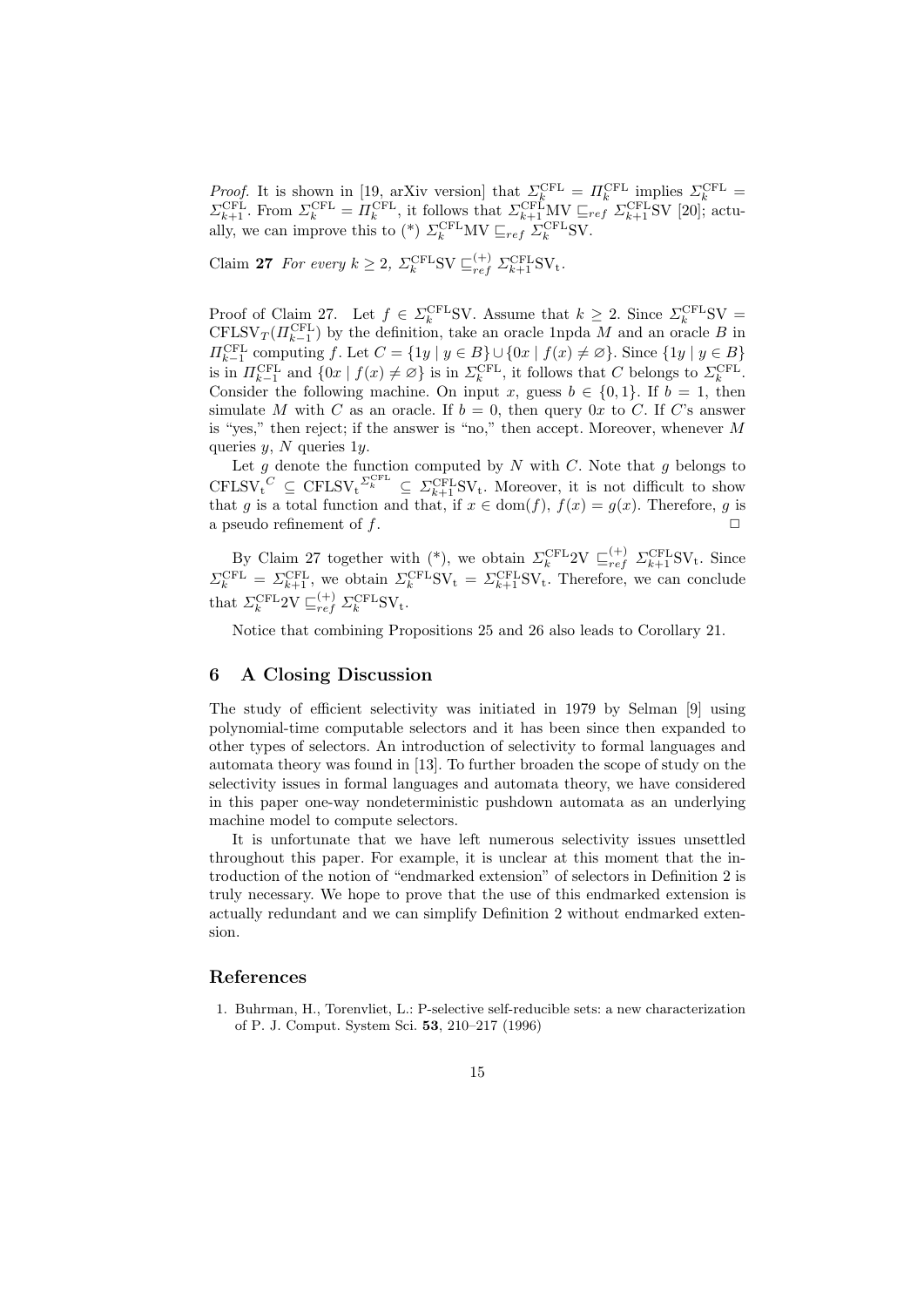- 2. Hemachandra, L.A., Hoene, A., Naik, A.V., Ogiwara, M., Selman, A.L., Thierauf, T., Wang, J.: Nondeterministically selective sets. Int. J. Found. Comput. Sci. 6, 403–416 (1995)
- 3. Hemaspaandra, L., Nasipak, C., Parkins, K.: A note on linear-nondeterminism, linear-sized, Karp-Lipton advice for the P-selective sets. J. Universal Computer Science 4, 670–674 (1998)
- 4. Hemaspaandra, L., Torenvliet, L.: Optimal advice. Theor. Comput. Sci. 154, 367– 377 (1996)
- 5. Hemaspaandra, L.A., Jiang, Z.: P-selectivity: intersection and indices. Theor. Comput. Sci. 145, 371–380 (1995)
- 6. Hemaspaandra, L.A., Naik, A.V., Ogihara, M., Selman, A.L.: Computing solutions uniquely collaspses the polynomial hierarchy. SIAM J. Comput. 25, 697–708 (1996)
- 7. Ko, K.: On self-reducibility and weak P-selectivity. J. Comput. System Sci. 26, 209–221 (1983)
- 8. Meyer, A.R., Stockmeyer, L.J.: The equivalence problem for regular expressions with squaring requires exponential space. In: Proc. of the 13th Annual IEEE Symposium on Switching and Automata Theory. pp. 125–129 (1972)
- 9. Selman, A.L.: P-selective sets, tally languages, and the behavior of polynomial time reducibilities on NP. Math. Systems Theory 13, 55–65 (1979)
- 10. Selman, A.L.: Analogues of semirecursive sets and effective reducibilities to the study of NP complexity. Inform. Control 52, 36–51 (1982)
- 11. Selman, A.L.: A taxonomy of complexity classes of functions. J. Comput. System Sci. 48, 357–381 (1994)
- 12. Tadaki, K., Yamakami, T., Lin, J.C.H.: Theory of one-tape linear-time Turing machines. Theor. Comput. Sci. 411, 22–43 (2010)
- 13. Tantau, T.: On the structural similarities of finite automata and Turing machine enumerability classes. Doctoral Dissertation, Elektrotechnik und Informatik der Technischen Universität Berlin (2003)
- 14. West, D.: Introduction to Graph Theory. Prentice Hall (1996)
- 15. Yamakami, T.: Swapping lemmas for regular and context-free languages (2008), manuscript. Available at arXiv:0808.4122, 2008.
- 16. Yamakami, T.: The roles of advice to one-tape linear-time Turing machines and finite automata. Int. J. Found. Comput. Sci. 21, 941–962 (2010)
- 17. Yamakami, T.: Immunity and pseudorandomness of context-free languages. Theor. Comput. Sci. 412, 6432–6450 (2011)
- 18. Yamakami, T.: Not all multi-valued partial CFL functions are refined by singlevalued functions (extended abstract). In: Proc. of IFIP TCS 2014. Lecture Notes in Computer Science, vol. 8705, pp. 136–150. Springer (2014), There is an error in the main proof.
- 19. Yamakami, T.: Oracle pushdown automata, nondeterministic reducibilities, and the hierarchy over the family of context-free languages. In: Proc. of SOFSEM 2014. CEUR Workshop Proceedings, vol. 8327, pp. 514–525. Springer (2014), A complete and corrected version appears at arXiv:1303.1717.
- 20. Yamakami, T.: Structural complexity of multi-valued partial functions computed by nondeterminsitic pushdown automata (extended abstract). In: Proc. of the 15th Italian Conference of Theoretical Computer Science. CEUR Workshop Proceedings, vol. 1231, pp. 225–236 (2014)
- 21. Yamakami, T.: Pseudorandom generators against advised context-free languages. Theor. Comput. Sci. 613, 1–27 (2016)